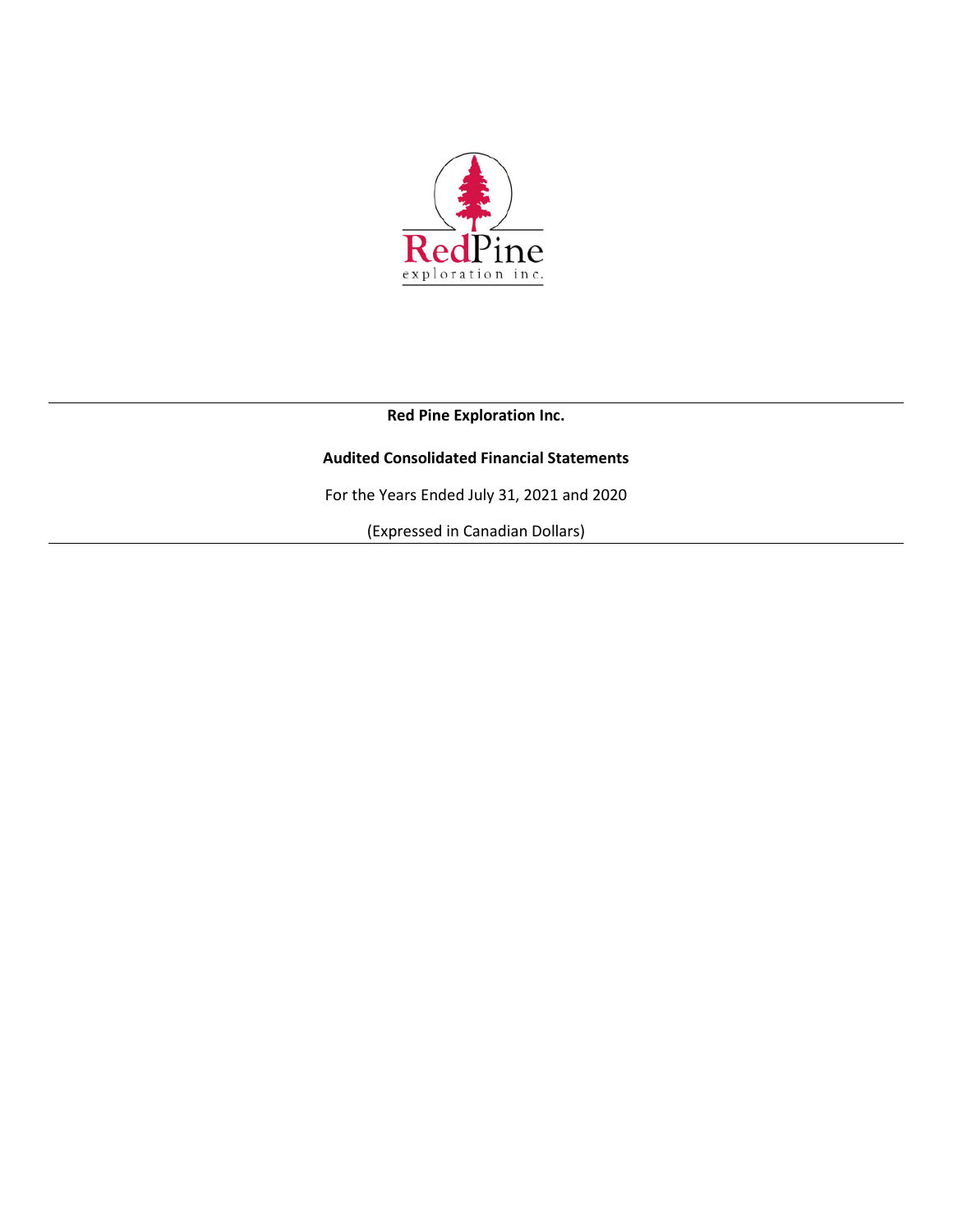To the Shareholders of Red Pine Exploration Inc.:

#### **Opinion**

We have audited the consolidated financial statements of Red Pine Exploration Inc. and its subsidiaries (the "Company"), which comprise the consolidated statements of financial position as at July 31, 2021 and July 31, 2020, and the consolidated statements of loss and comprehensive loss, cash flows and changes in shareholders' equity for the years then ended, and notes to the consolidated financial statements, including a summary of significant accounting policies.

In our opinion, the accompanying consolidated financial statements present fairly, in all material respects, the consolidated financial position of the Company as at July 31, 2021 and July 31, 2020, and its consolidated financial performance and its consolidated cash flows for the years then ended in accordance with International Financial Reporting Standards.

#### **Basis for Opinion**

We conducted our audits in accordance with Canadian generally accepted auditing standards. Our responsibilities under those standards are further described in the Auditor's Responsibilities for the Audit of the Consolidated Financial Statements section of our report. We are independent of the Company in accordance with the ethical requirements that are relevant to our audits of the consolidated financial statements in Canada, and we have fulfilled our other ethical responsibilities in accordance with these requirements. We believe that the audit evidence we have obtained is sufficient and appropriate to provide a basis for our opinion.

#### **Material Uncertainty Related to Going Concern**

We draw attention to Note 1 in the consolidated financial statements, which indicates that the Company had an accumulated deficit as at July 31, 2021, which has been funded primarily by the issuance of equity. As stated in Note 1, these events or conditions, along with other matters as set forth in Note 1, indicate that a material uncertainty exists that may cast significant doubt on the Company's ability to continue as a going concern. Our opinion is not modified in respect of this matter.

#### **Other Information**

Management is responsible for the other information. The other information comprises Management's Discussion and Analysis.

Our opinion on the consolidated financial statements does not cover the other information and we do not express any form of assurance conclusion thereon.

In connection with our audits of the consolidated financial statements, our responsibility is to read the other information and, in doing so, consider whether the other information is materially inconsistent with the consolidated financial statements or our knowledge obtained in the audits or otherwise appears to be materially misstated. We obtained Management's Discussion and Analysis prior to the date of this auditor's report. If, based on the work we have performed on this other information, we conclude that there is a material misstatement of this other information, we are required to report that fact. We have nothing to report in this regard.

#### **Responsibilities of Management and Those Charged with Governance for the Consolidated Financial Statements**

Management is responsible for the preparation and fair presentation of the consolidated financial statements in accordance with International Financial Reporting Standards, and for such internal control as management determines is necessary to

enable the preparation of consolidated financial statements that are free from material misstatement, whether due to fraud or error.

In preparing the consolidated financial statements, management is responsible for assessing the Company's ability to continue as a going concern, disclosing, as applicable, matters related to going concern and using the going concern basis of accounting unless management either intends to liquidate the Company or to cease operations, or has no realistic alternative but to do so.

Those charged with governance are responsible for overseeing the Company's financial reporting process.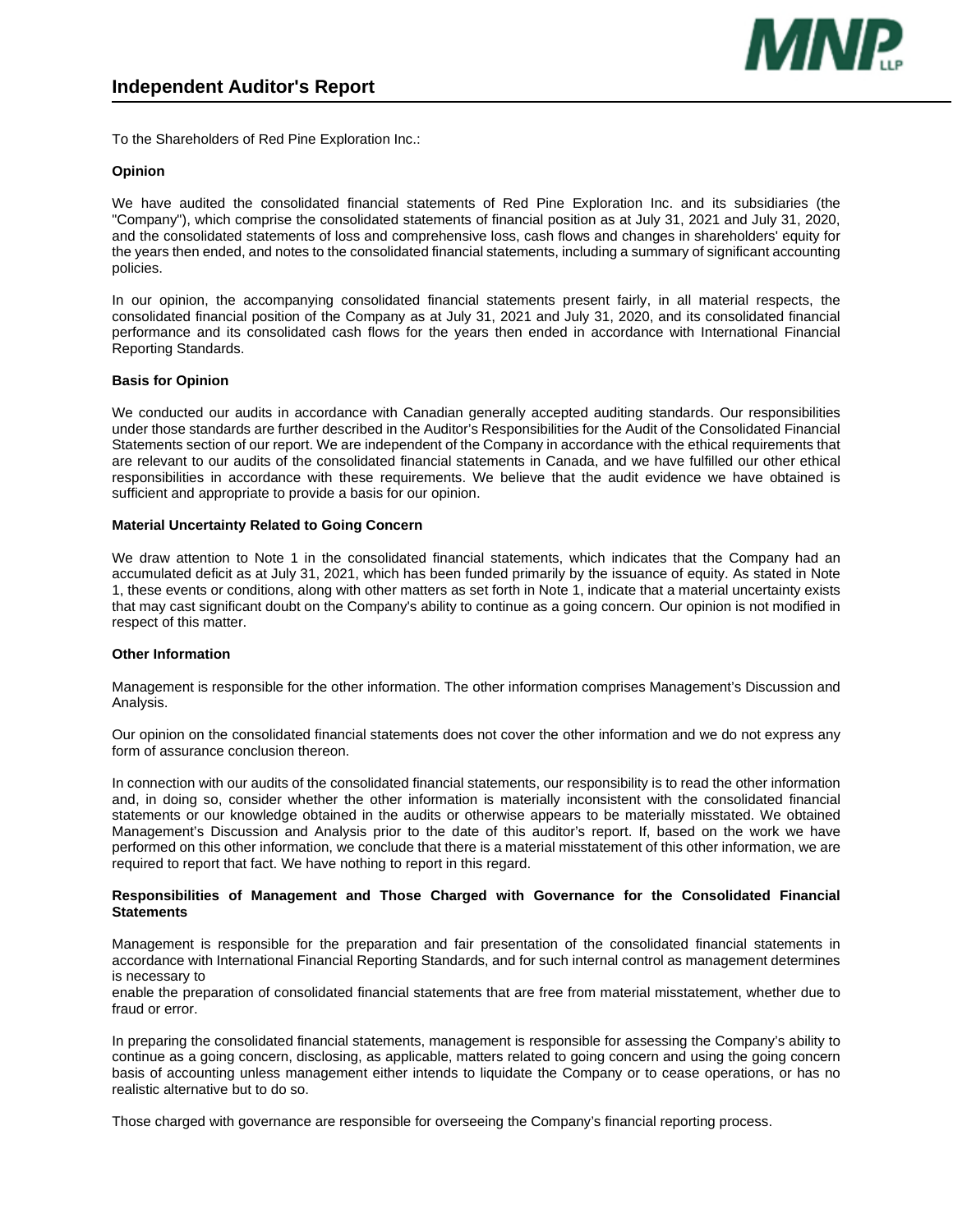#### **Auditor's Responsibilities for the Audit of the Consolidated Financial Statements**

Our objectives are to obtain reasonable assurance about whether the consolidated financial statements as a whole are free from material misstatement, whether due to fraud or error, and to issue an auditor's report that includes our opinion. Reasonable assurance is a high level of assurance, but is not a guarantee that an audit conducted in accordance with Canadian generally accepted auditing standards will always detect a material misstatement when it exists. Misstatements can arise from fraud or error and are considered material if, individually or in the aggregate, they could reasonably be expected to influence the economic decisions of users taken on the basis of these consolidated financial statements.

As part of an audit in accordance with Canadian generally accepted auditing standards, we exercise professional judgment and maintain professional skepticism throughout the audit. We also:

- Identify and assess the risks of material misstatement of the consolidated financial statements, whether due to fraud or error, design and perform audit procedures responsive to those risks, and obtain audit evidence that is sufficient and appropriate to provide a basis for our opinion. The risk of not detecting a material misstatement resulting from fraud is higher than for one resulting from error, as fraud may involve collusion, forgery, intentional omissions, misrepresentations, or the override of internal control.
- Obtain an understanding of internal control relevant to the audit in order to design audit procedures that are appropriate in the circumstances, but not for the purpose of expressing an opinion on the effectiveness of the Company's internal control.
- Evaluate the appropriateness of accounting policies used and the reasonableness of accounting estimates and related disclosures made by management.
- Conclude on the appropriateness of management's use of the going concern basis of accounting and, based on the audit evidence obtained, whether a material uncertainty exists related to events or conditions that may cast significant doubt on the Company's ability to continue as a going concern. If we conclude that a material uncertainty exists, we are required to draw attention in our auditor's report to the related disclosures in the consolidated financial statements or, if such disclosures are inadequate, to modify our opinion. Our conclusions are based on the audit evidence obtained up to the date of our auditor's report. However, future events or conditions may cause the Company to cease to continue as a going concern.
- Evaluate the overall presentation, structure and content of the consolidated financial statements, including the disclosures, and whether the consolidated financial statements represent the underlying transactions and events in a manner that achieves fair presentation.

We communicate with those charged with governance regarding, among other matters, the planned scope and timing of the audits and significant audit findings, including any significant deficiencies in internal control that we identify during our audits.

We also provide those charged with governance with a statement that we have complied with relevant ethical requirements regarding independence, and to communicate with them all relationships and other matters that may reasonably be thought to bear on our independence, and where applicable, related safeguards.

The engagement partner on the audit resulting in this independent auditor's report is Blair Michael Mabee.

 $M$  $\Lambda$ / $P$ <sub> $LL$ </sub> $\rho$ Mississauga, Ontario Chartered Professional Accountants

October 20, 2021 Licensed Public Accountants

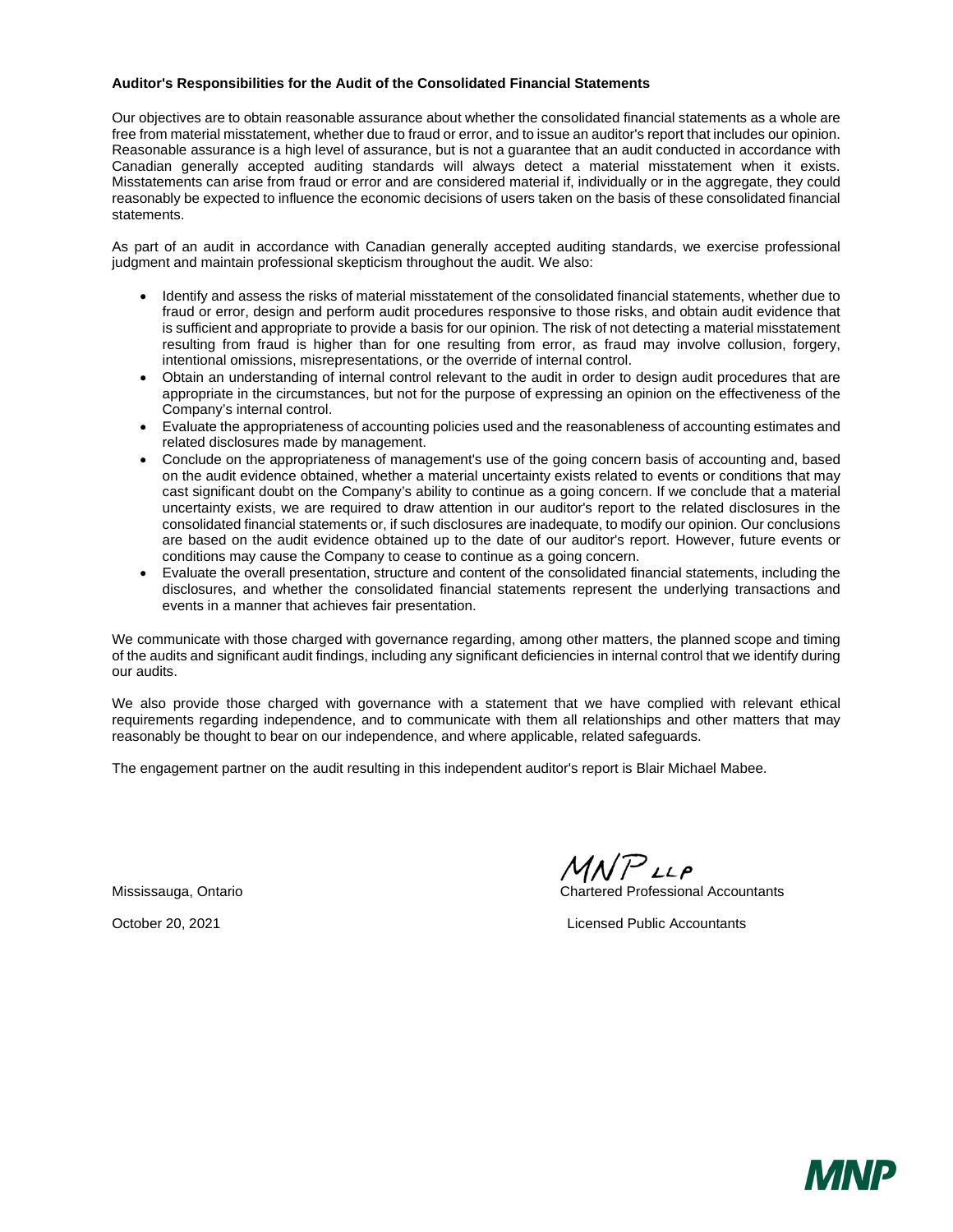## **Red Pine Exploration Inc. Consolidated Statements of Financial Position**

*(Expressed in Canadian Dollars)*

|                                                   | <b>July 31, 2021</b> | <b>July 31, 2020</b> |
|---------------------------------------------------|----------------------|----------------------|
| <b>Assets</b>                                     |                      |                      |
| <b>Current Assets</b>                             |                      |                      |
| Cash and Cash Equivalents                         | \$<br>2,167,354      | \$<br>647,920        |
| Restricted Cash (note 5)                          | 315,000              |                      |
| <b>Marketable Securities</b>                      | 2,500                | 2,500                |
| Amount Receivable (note 7)                        | 169,997              | 430,488              |
| <b>Prepaid Expenses</b>                           | 1,009,069            | 51,423               |
| <b>Total Current Assets</b>                       | 3,663,920            | 1,132,331            |
| Perpetual Software Licenses (note 3)              | 18,204               | 18,204               |
| Restricted Cash (note 6)                          | 315,000              |                      |
| Equipment (note 3)                                | 30,353               |                      |
| Right of Use Asset (note 4)                       | 232,547              | 328,660              |
| Leasehold Improvements (note 3)                   | 16,732               | 28,769               |
| <b>Total Assets</b>                               | \$<br>4,276,756      | \$<br>1,507,964      |
|                                                   |                      |                      |
| <b>Liabilities</b>                                |                      |                      |
| <b>Current Liabilities</b>                        |                      |                      |
| <b>Accounts Payable and Accrued Liabilities</b>   | \$<br>301,260        | \$<br>325,223        |
| Lease Liability (note 4)                          | 98,538               | 91,682               |
| Deferred Flow-Through Premium (note 8)            | 979,199              |                      |
| Asset Retirement Obligation (note 6)              | 290,000              |                      |
| Flow-Through Provision (note 8)                   |                      | 110,876              |
| <b>Total Current Liabilities</b>                  | 1,668,998            | 527,781              |
| <b>Rental Deposit</b>                             |                      | 17,281               |
| Long Term Lease Liability (note 4)                | 111,532              | 208,846              |
| <b>Total Liabilities</b>                          | 1,780,530            | 753,908              |
|                                                   |                      |                      |
| <b>Shareholders' Equity</b>                       |                      |                      |
| Share Capital (note 9)                            | 77,965,726           | 59,993,157           |
| Contributed Surplus (note 9)                      | 8,353,340            | 8,116,146            |
| Warrant Reserve (note 9)                          | 1,888,622            | 1,882,653            |
| <b>Accumulated Deficit</b>                        | (85, 711, 462)       | (69, 237, 900)       |
| <b>Total Shareholders' Equity</b>                 | 2,496,226            | 754,056              |
|                                                   |                      |                      |
| <b>Total Liabilities and Shareholders' Equity</b> | \$<br>4,276,756      | \$<br>1,507,964      |

*The accompanying notes are an integral part of these Consolidated Financial Statements.*

**Nature of Operations and Going Concern** *(note 1)*  **Commitments** *(note 10)*  **Subsequent Event** *(note 14)*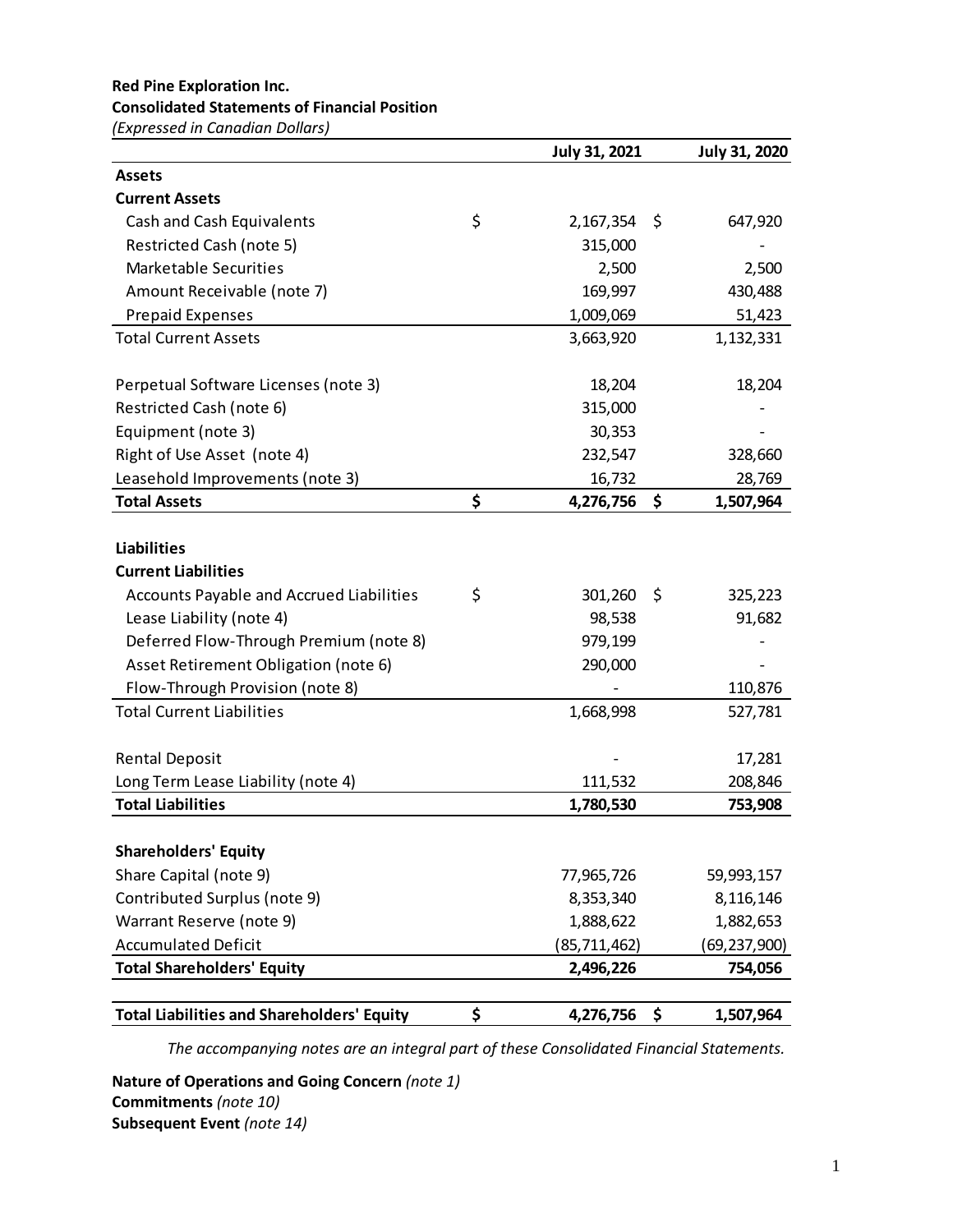# **Red Pine Exploration Inc. Consolidated Statements of Loss and Comprehensive Loss**

*(Expressed in Canadian Dollars)* 

| <b>Expenses</b>                              | Year ended<br>July 31, 2021 | Year ended<br><b>July 31, 2020</b> |
|----------------------------------------------|-----------------------------|------------------------------------|
|                                              | \$<br>15,078,565            | 3,062,800<br>\$                    |
| <b>Exploration Expenditures (note 5)</b>     |                             |                                    |
| <b>General and Administrative</b>            | 405,324                     | 185,079                            |
| Payroll & Professional Fees (note 7)         | 694,386                     | 592,746                            |
| Depreciation and Amortization (note 3 and 4) | 110,930                     | 167,232                            |
| Share-based Compensation (note 7 and 9)      | 255,194                     |                                    |
| Interest Expense (Income)                    | 18,719                      | (13,908)                           |
| Lease Accretion (note 4)                     | 19,961                      | 25,069                             |
| Deferred Premium (note 8)                    |                             | (72, 500)                          |
| Change in Flow-through Provision (note 8)    | (110, 876)                  |                                    |
| Foreign Exchange Loss (Gain)                 | 1,359                       | (738)                              |
| <b>Total Expense</b>                         | 16,473,562                  | 3,945,780                          |
|                                              |                             |                                    |
| Loss and Comprehensive Loss for Year         | \$<br>(16,473,562)          | \$ (3,945,780)                     |
|                                              |                             |                                    |
| Loss per share - basic and diluted           | \$<br>$(0.26)$ \$           | (0.09)                             |
| Weighted average shares outstanding          | 63,953,818                  | 43, 195, 448                       |

*The accompanying notes are an integral part of these Consolidated Financial Statements.*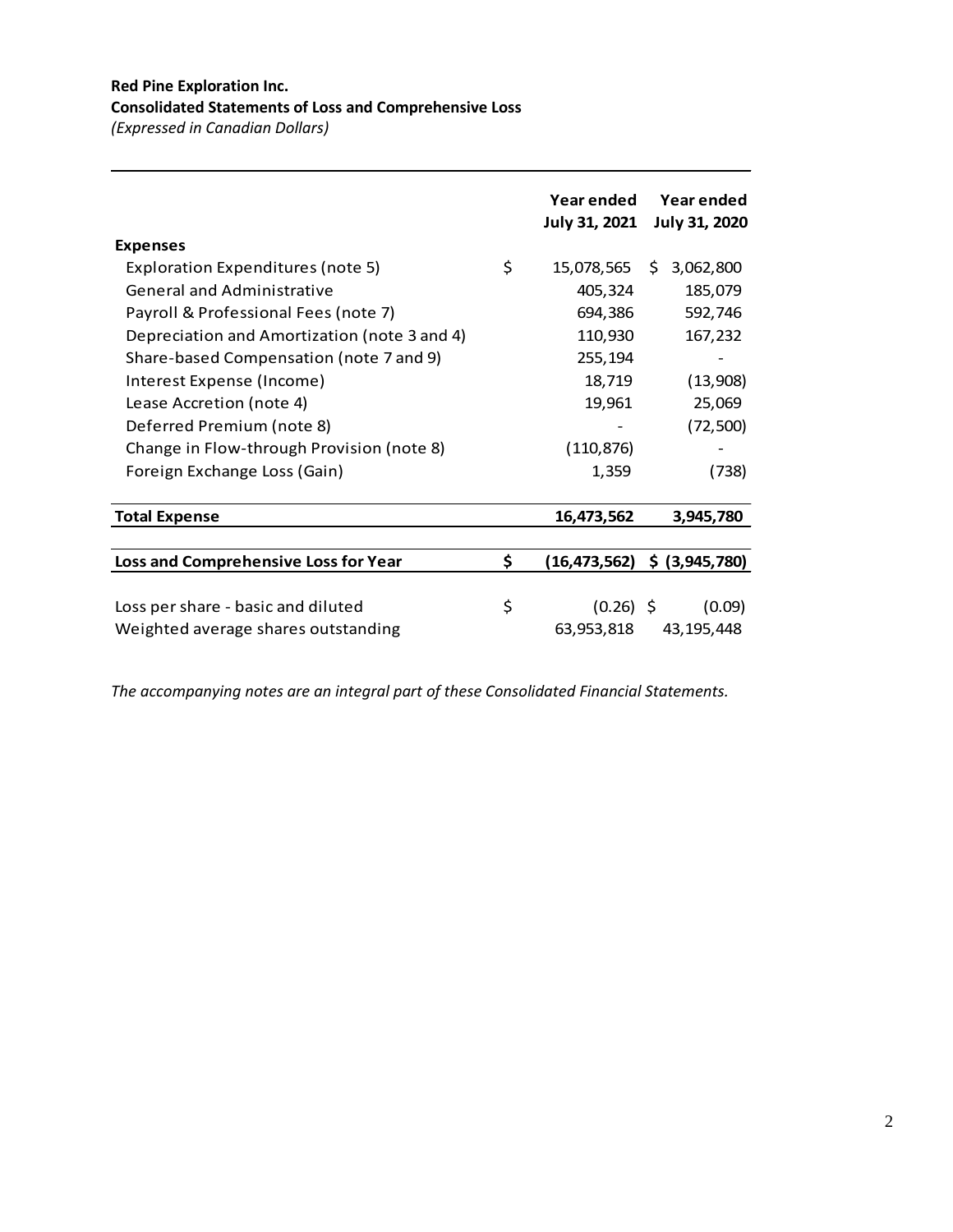## **Red Pine Exploration Inc.**

## **Consolidated Statements of Cash Flows**

*(Expressed in Canadian Dollars)*

|                                                      | Year ended |                      | Year ended           |
|------------------------------------------------------|------------|----------------------|----------------------|
|                                                      |            | <b>July 31, 2021</b> | <b>July 31, 2020</b> |
| <b>Operating Activities</b>                          |            |                      |                      |
| <b>Loss for the Period</b>                           | \$         | $(16, 473, 562)$ \$  | (3,945,780)          |
| Adjustment for non-cash items:                       |            |                      |                      |
| Amortization and depreciation (notes 3 and 4)        |            | 110,930              | 214,553              |
| Change in flow-through provision (note 8)            |            | (110, 876)           |                      |
| Return of rental deposit                             |            | (17, 281)            |                      |
| Lease accretion (note 4)                             |            | 19,961               | 25,069               |
| Asset retirement obligation                          |            | 290,000              |                      |
| Shares issued for advisory fee (note 9)              |            | 147,059              |                      |
| Shares issued for property acquisition (note 9)      |            | 45,833               |                      |
| Recognition of deferred premium (note 8)             |            |                      | (72, 500)            |
| Stock-based compensation                             |            | 255,194              |                      |
| Change in working capital items:                     |            |                      |                      |
| <b>Restricted Cash</b>                               |            | (315,000)            |                      |
| Amount receivable                                    |            | 260,490              | 373,070              |
| Prepaid expenses                                     |            | (957, 647)           | 37,887               |
| Accounts payable and accrued liabilities             |            | (23, 963)            | (29, 276)            |
| Net cash used in operating activities                |            | (16, 768, 862)       | (3,396,978)          |
|                                                      |            |                      |                      |
| <b>Investing Activities</b>                          |            |                      |                      |
| Vehicle purchases (note 3)                           |            | (33, 133)            |                      |
| Restricted cash (note 6)                             |            | (315,000)            |                      |
| Net cash (used in) investing activities              |            | (348, 133)           |                      |
|                                                      |            |                      |                      |
| <b>Financing Activities</b>                          |            |                      |                      |
| Proceeds from private placements (note 9)            |            | 20,026,806           | 3,779,722            |
| Proceeds from warrant and option exercise (note 9)   |            | 139,286              |                      |
| Share issue costs (note 9)                           |            | (1,419,245)          | (323,007)            |
| Lease payments (note 4)                              |            | (110, 418)           | (107, 814)           |
| Net cash provided by financing activities            |            | 18,636,429           | 3,348,901            |
| <b>Cash and Cash Equivalents</b>                     |            |                      |                      |
| Net increase (decrease) in cash and cash equivalents |            | 1,519,434            | $-48,076$            |
| Cash and cash equivalents - beginning of year        |            | 647,920              | 695,996              |
| Cash and cash equivalents - end of year              | \$         | 2,167,354            | \$<br>647,920        |
| <b>Supplemental Disclosures:</b>                     |            |                      |                      |
| Shares issued for advisory fee                       |            | 147,059              |                      |
| Shares issued for property acquisition               |            | 45,833               |                      |

*The accompanying notes are an integral part of these Consolidated Financial Statements.*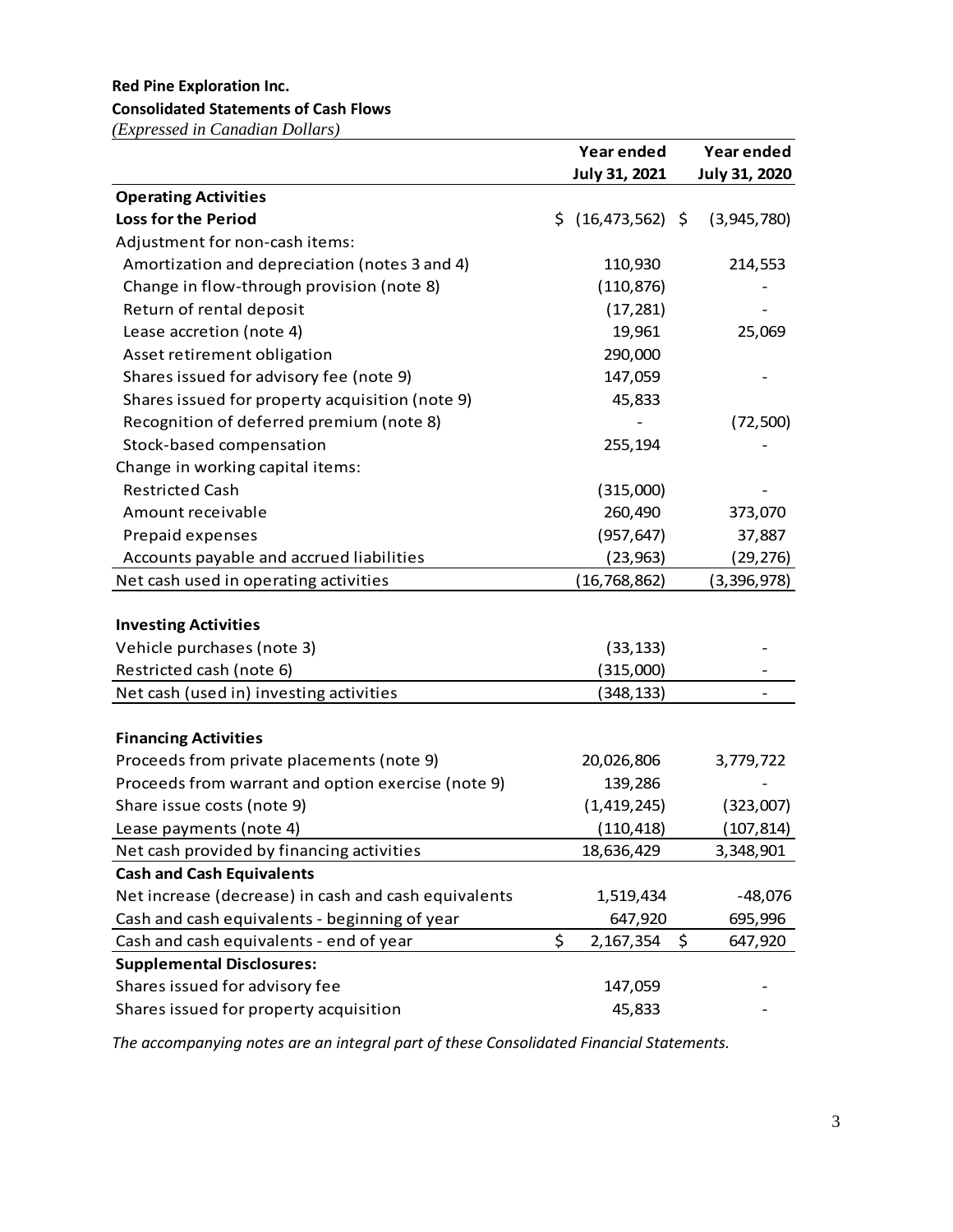## **Red Pine Exploration Inc. Consolidated Statements of Changes in Shareholders' Equity**  *(Expressed in Canadian Dollars)*

|                                             | <b>Shares</b> | <b>Share</b>  | Contributed    | Warrant        | Accumulated    | Shareholders'  |
|---------------------------------------------|---------------|---------------|----------------|----------------|----------------|----------------|
|                                             | #             | Capital       | <b>Surplus</b> | <b>Reserve</b> | <b>Deficit</b> | <b>Equity</b>  |
|                                             |               |               |                |                |                |                |
| Balance - July 31, 2020                     | 47,722,239    | 59,993,157    | 8,116,146      | 1,882,653      | (69, 237, 900) | 754,056        |
| Loss for the year                           |               |               |                |                | (16, 473, 562) | (16, 473, 562) |
| <b>Private Placement</b>                    | 47,619,016    | 19,047,606    |                |                |                | 19,047,606     |
| Fair value of shares - advisory             | 226,244       | 147,059       |                |                |                | 147,059        |
| Fair value of shares - property acquisition | 83,333        | 45,833        |                |                |                | 45,833         |
| Cost of issue                               |               | (1, 419, 245) |                |                |                | (1,419,245)    |
| <b>Compensation Warrants - agent</b>        |               | (1, 296, 106) |                | 1,296,106      |                |                |
| <b>Warrants Exercised</b>                   | 218,571       | 123,206       |                | (13,920)       |                | 109,286        |
| <b>Stock Options Exercised</b>              | 50,000        | 48,000        | (18,000)       |                |                | 30,000         |
| Share based compensation                    |               |               | 255,194        |                |                | 255,194        |
| Fair Value of Warrants Expired              |               | 1,276,217     |                | (1, 276, 217)  |                |                |
| Balance - July 31, 2021                     | 95,919,403    | 77,965,726    | 8,353,340      | 1,888,622      | (85, 711, 462) | 2,496,226      |
|                                             |               |               |                |                |                |                |
| Balance - July 31, 2019                     | 36,923,032    | 55,258,221    | 8,043,575      | 3,305,945      | (65, 292, 120) | 1,315,621      |
| Loss for the Year                           |               |               |                |                | (3,945,780)    | (3,945,780)    |
| Fair Value of Warrants Expired              |               | 1,955,548     |                | (1, 955, 548)  |                |                |
| <b>Private Placement</b>                    | 10,799,206    | 3,779,722     |                |                |                | 3,779,722      |
| <b>Compensation Options - agent</b>         |               | (72, 571)     | 72,571         |                |                |                |
| Fair Value of Warrants Issued               |               | (532, 256)    |                | 532,256        |                |                |
| Fair Value of Flow-Through Premium          |               | (72, 500)     |                |                |                | (72, 500)      |
| Cost of Issue                               |               | (323,008)     |                |                |                | (323,008)      |
| Balance - July 31, 2020                     | 47,722,239    | 59,993,157    | 8,116,146      | 1,882,653      | (69, 237, 900) | 754,056        |

*The accompanying notes are an integral part of these Consolidated Financial Statements.*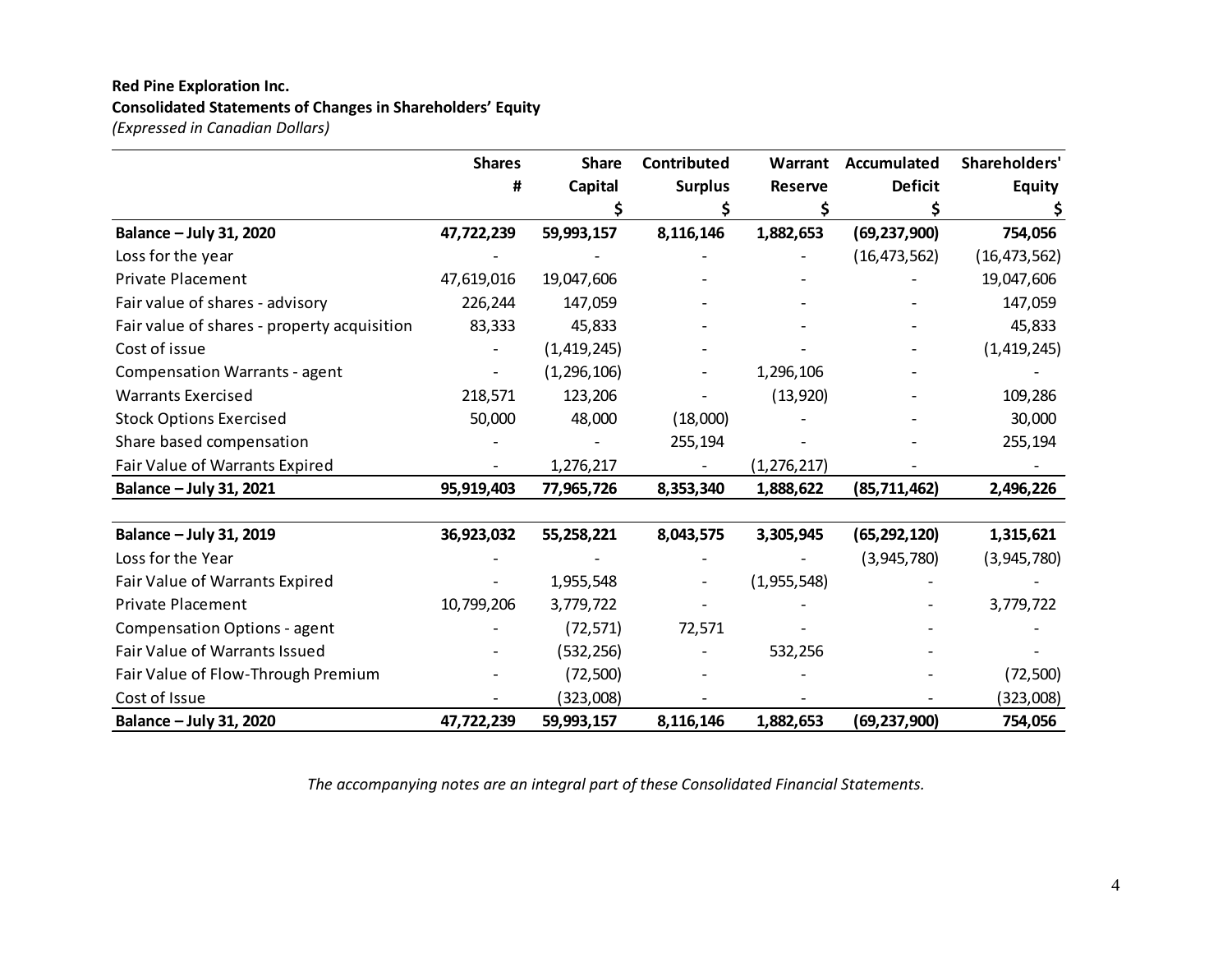## **1. Nature of Operations and Going Concern**

Red Pine Exploration Inc. (the "Company" or "Red Pine") was founded in 1936 under the laws of Ontario, Canada for the acquisition, exploration, and development of mining properties. The Company's head office and primary location of its registered records is 145 Wellington Street West, Suite 1001, Toronto, Ontario, M5J 1H8. The Company is currently in the exploration stage and has not commenced any commercial operations.

The accompanying Consolidated Financial Statements have been prepared on the basis of a going concern, which contemplates the realization of assets and liquidation of liabilities in the normal course of business.

As at July 31, 2021, the Company had cash and cash equivalents of \$2,167,354 (July 31, 2020: \$647,920) and an accumulated deficit of \$85,711,462 (July 31, 2020: \$69,237,900) and for the year ended July 31, 2021 had net cash used in operating activities of \$16,768,862 (July 31, 2020: \$3,396,978) which includes \$12,424,132 related to the acquisition of the minority interest in the Wawa Gold project (note 5).

Effective March 15, 2021 the Company completed a one (1) new for every ten (10) old consolidation (10:1) of its Common Shares. There were 477,222,387 Common Shares outstanding; after giving effect to the Consolidation there was 47,722,239 Common Shares outstanding. The share consolidation has been applied retrospectively within the consolidated financial statements.

In assessing whether the going concern assumption is appropriate, management considers all available information about the future, which is at least, but not limited to, twelve months from the end of the reporting period. The Company's ability to continue operations and fund its mining interest expenditures is dependent on management's ability to secure additional financing. Management is actively pursuing such additional sources of financing, and while it has been successful in doing so in the past, there can be no assurance it will be able to do so in the future. The Company is currently in the exploration stage and has not identified economically recoverable minerals. These conditions indicate that a material uncertainty exists that may cast significant doubt about the Company's ability to continue as a going concern.

The Company's operations could be significantly adversely affected by the effects of a widespread global outbreak of a contagious disease, including the recent outbreak of respiratory illness caused by COVID-19. The Company cannot accurately predict the impact COVID-19 will have on its operations and the ability of others to meet their obligations with the Company, including uncertainties relating to the ultimate geographic spread of the virus, the severity of the disease, the duration of the outbreak, and the length of travel and quarantine restrictions imposed by governments of affected countries. In addition, a significant outbreak of contagious diseases in the human population could result in a widespread health crisis that could adversely affect the economies and financial markets of many countries, resulting in an economic downturn that could further affect the Company's operations and ability to finance its operations.

These Consolidated Financial Statements do not give effect to adjustments that would be necessary should the Company be unable to continue as a going concern and therefore need to realize its assets and liquidate its liabilities and commitments in other than the normal course of business and at amounts different from those in the accompanying Consolidated Financial Statements. Such adjustments could be material.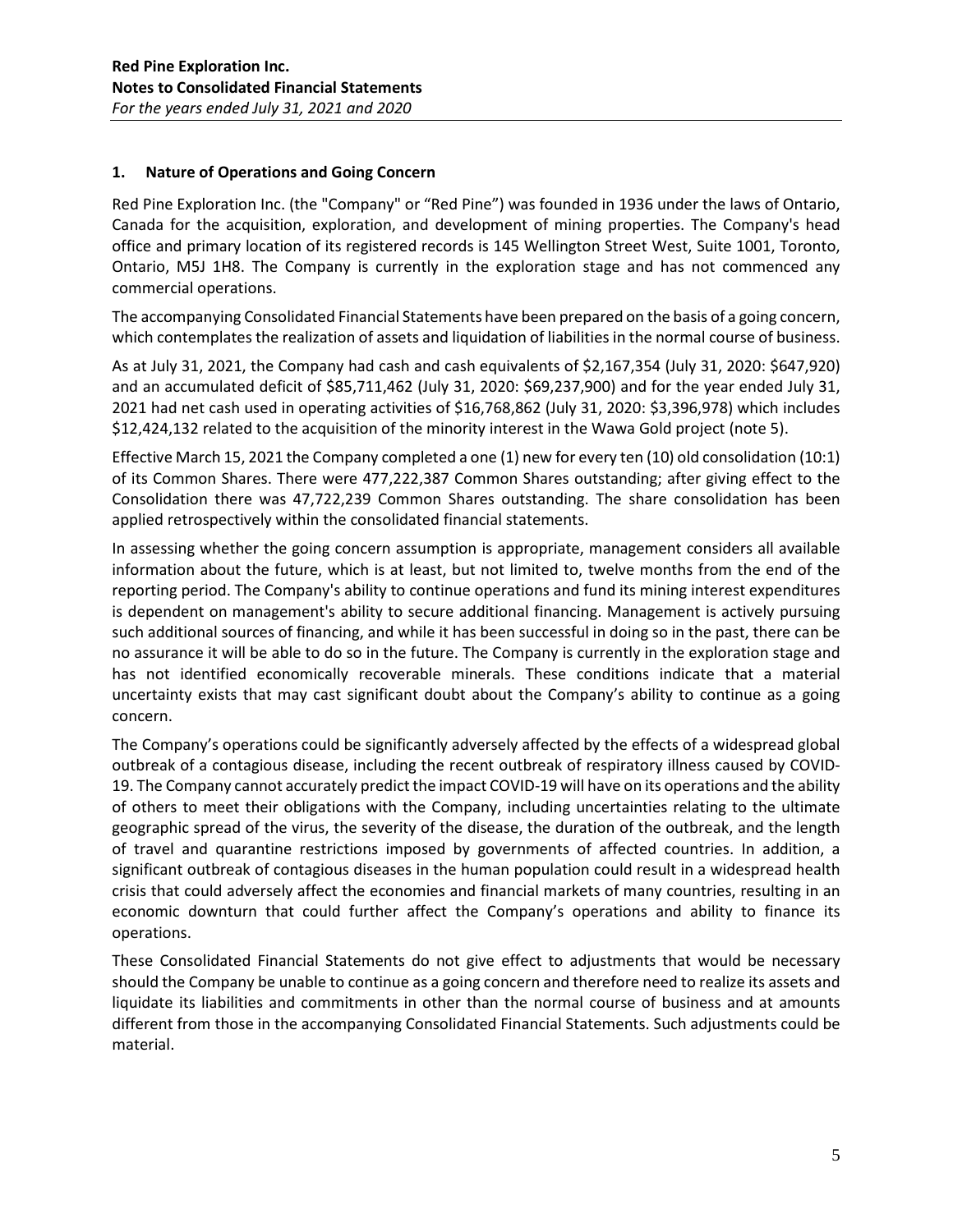## **2. Significant Accounting Policies**

## *(a) Statement of compliance*

These Consolidated Financial Statements have been prepared in accordance and comply with International Financial Reporting Standards ("IFRS") as issued by the International Accounting Standards Board ("IASB") and interpretations issued by the IFRS Interpretations Committee ("IFRIC").

The Consolidated Financial Statements were approved by the Board of Directors on October 20, 2021.

## *(b) Basis of presentation*

These Consolidated Financial Statements have been prepared on a historical cost basis except for certain financial instruments that have been measured at fair value. In addition, these Consolidated Financial Statements have been prepared using the accrual basis of accounting, except for cash flow information.

## *(c) Basis of consolidation*

These Consolidated Financial Statements include the accounts of the Company and its wholly owned subsidiaries, Augustine Ventures Inc., 874253 Ontario Ltd., and Wawa GP. All intercompany balances and transactions have been eliminated.

## *(d) Significant accounting judgements and estimates*

The preparation of these Consolidated Financial Statements requires management to make estimates and assumptions that affect the reported amounts of assets and liabilities at the date of the consolidated financial statements and reported amounts of expenses during the reporting period.

Actual outcomes could differ from these estimates. The Consolidated Financial Statements include estimates which, by their nature, are uncertain. The impacts of such estimates are pervasive throughout the Consolidated Financial Statements and may require accounting adjustments based on future occurrences. Revisions to accounting estimates are recognized in the period in which the estimate is revised and also in future periods when the revision affects both current and future periods. Significant accounting judgments, estimates and underlying assumptions are reviewed on an ongoing basis.

Significant assumptions about the future and other sources of estimation uncertainty that management has made at the end of the reporting period, that could have an effect on the amounts recognized in the Consolidated Financial Statements relate to the following:

## *Going concern*

The preparation of the Consolidated Financial Statements requires management to make judgments regarding the going concern of the Company. (Note 1)

## *Share-based compensation*

Estimating fair value for granted stock options requires determining the most appropriate valuation model which is dependent on the terms and conditions of the grant. This estimate also requires determining the most appropriate inputs to the valuation model including the expected life of the option, volatility, dividend yield, and rate of forfeitures and making assumptions about them. The value of the share-based payment expense along with the assumptions and model used for estimating fair value for share-based compensation transactions are disclosed in Note 9.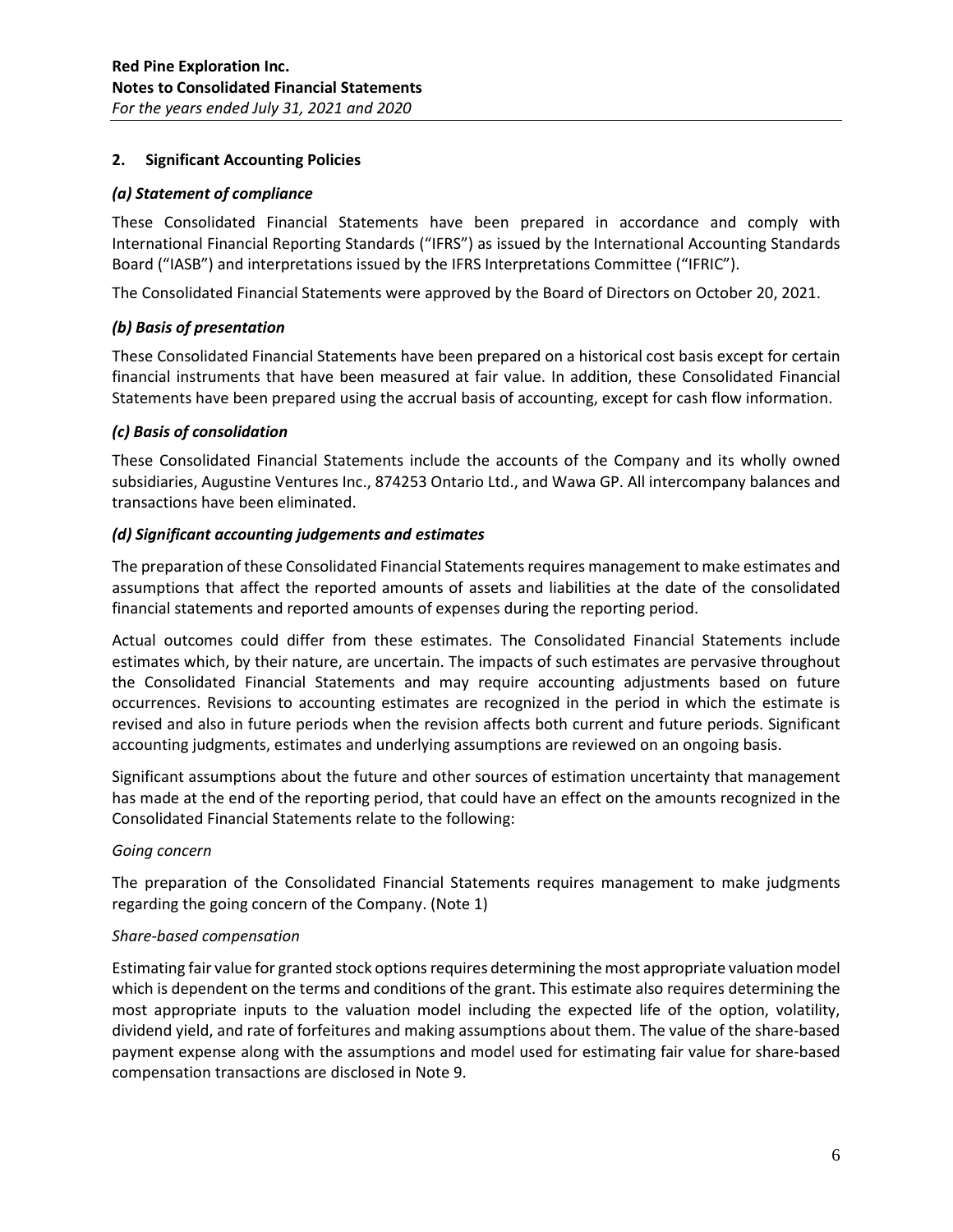## *(d) Significant accounting judgements and estimates (continued)*

#### *Deferred Flow-Through Premium and Flow-Through Provision Estimates*

The assumptions and calculations used for estimating the value attributed to the flow-through premiums on flow-through financings and flow-through provisions as disclosed in Notes 8 and 9.

## *Deferred taxes*

The estimation of income taxes includes evaluating the recoverability of deferred tax assets based on an assessment of the Company's ability to utilize the underlying future tax deductions against future taxable income prior to expiry of those deductions. Management assesses whether it is probable that some or all of the deferred tax assets will not be realized. The ultimate realization of deferred tax assets is dependent upon the generation of future taxable income, which in turn is dependent upon the successful discovery, extraction, development and commercialization of mineral reserves. To the extent that management's assessment of the Company's ability to utilize future tax deductions changes, the Company would be required to recognize more or fewer deferred tax assets, and deferred tax provisions or recoveries could be affected.

#### *Provisions*

A provision is recognized when the Company has a present legal or constructive obligation as a result of a past event, it is probably that an outflow of economic benefits will be required to settle the obligation and the amount of the obligation can be reliably estimates. If the effect is material, provisions are determined by discounting of expected future cash flows at a pre-tax rate that reflects current market assessments of the time value of money and, where appropriate, the risks specific to the liability. The Company had no material provisions at July 31, 2021 other than the asset retirement obligation.

## *(e) Foreign currencies*

The presentation currency of the Company and the functional currency of the Company and its subsidiaries is the Canadian dollar.

## *(f) Financial instruments*

IFRS 9 includes finalized guidance on the classification and measurement of financial assets. Under IFRS 9, financial assets are classified and measured either at amortized cost, fair value through other comprehensive income ("FVOCI") or fair value through profit or loss ("FVTPL") based on the business model in which they are held and the characteristics of their contractual cash flows.

All financial assets not classified at amortized cost or FVOCI are measured at FVTPL. On initial recognition, the Company can irrevocably designate a financial asset at FVTPL if doing so eliminates or significantly reduces an accounting mismatch.

A financial asset is measured at amortized cost if it meets both of the following conditions and is not designated as FVTPL:

- It is held within a business model whose objective is to hold the financial asset to collect the contractual cash flows associated with the financial asset instead of selling the financial asset for a profit or loss;
- Its contractual terms give rise to cash flows that are solely payments of principal and interest. All financial instruments are initially recognized at fair value on the statement of financial position.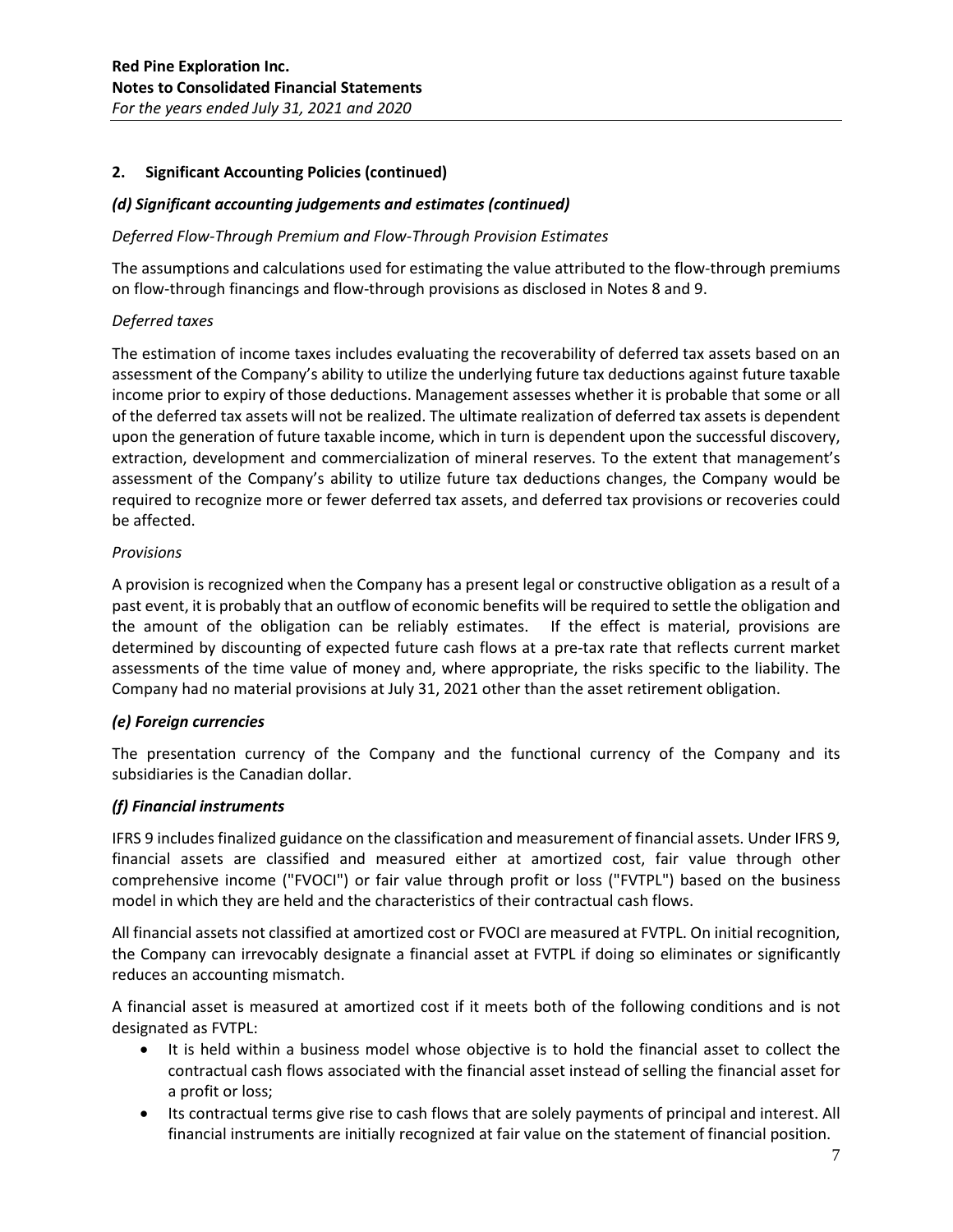## *(f) Financial instruments (continued)*

Financial liabilities are classified as either financial liabilities at FVTPL or at amortized cost. The Company determined the classification of its financial liabilities at initial recognition.

Subsequent measurement of financial instruments is based on their classification. Financial assets and liabilities classified at FVTPL are measured at fair value with changes in those fair values recognized in the statement of loss and comprehensive loss for the period. Financial assets classified at amortized cost and financial liabilities are measured at amortized cost using the effective interest method

| <b>Financial assets:</b>                   | <b>IFRS 9 Classification</b> |
|--------------------------------------------|------------------------------|
| Cash and cash equivalents, restricted cash | <b>FVTPL</b>                 |
| Amount receivable, excluding HST           | Amortized cost               |
| Marketable securities                      | <b>FVTPL</b>                 |
| <b>Financial liabilities:</b>              | <b>IFRS 9 Classification</b> |
| Accounts payable and accrued liabilities   | Amortized cost               |
| Lease liability                            | Amortized cost               |

Fair value hierarchy

The Company classifies its financial instruments according to a three-level hierarchy that reflects the significance of the inputs used in making the fair value measurements. The three levels of fair value hierarchy are as follows:

- Level 1 Unadjusted quoted prices in active markets for identical assets or liabilities;
- Level 2 Inputs other than quoted prices that are observable for assets or liabilities, either directly or indirectly; and
- Level 3 Inputs for assets or liabilities that are not based on observable market data.

Cash and cash equivalents, restricted cash and marketable securities are classified within level 1 of the fair value hierarchy.

## Impairment

The Company assesses all information available, including on a forward-looking basis the expected credit losses associated with any financial assets carried at amortized cost. The impairment methodology applied depends on whether there has been a significant increase in credit risk. To assess whether there is a significant increase in credit risk, the Company compares the risk of a default occurring on the asset as at the reporting date with the risk of default as at the date of initial recognition based on all information available, and reasonable and supportive forward-looking information.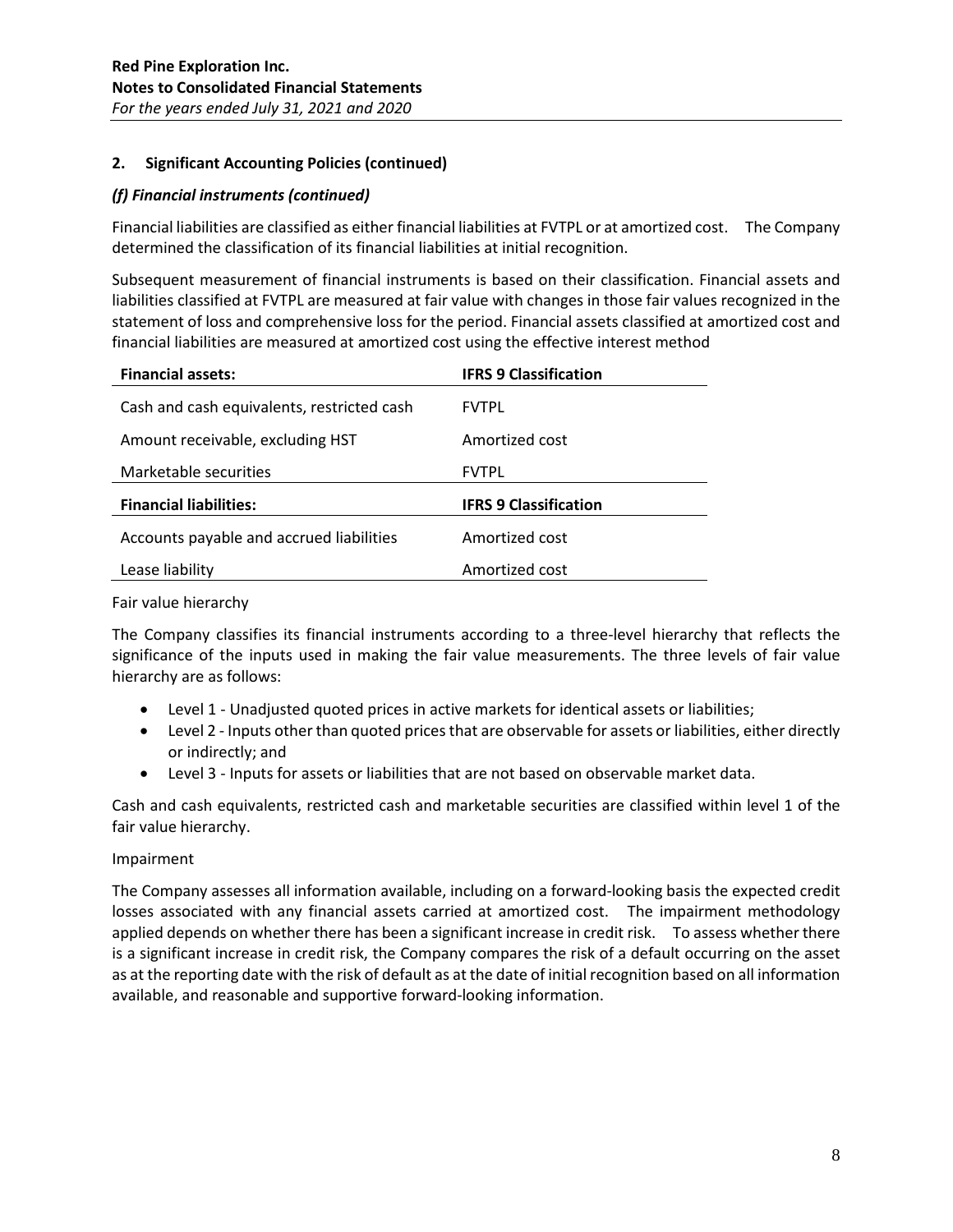## *(g) Mineral properties and exploration expenditures*

The Company expenses all costs relating to the acquisition of, exploration for and development of mineral claims and credits all revenues received against the exploration expenditures. Such costs include, but are not limited to acquisition costs, geological, geophysical studies, exploratory drilling and sampling.

Once a project has been established as commercially viable and technically feasible, related development expenditures are capitalized. This includes costs incurred in preparing the site for mining operations.

Capitalization ceases when the mine is capable of commercial production, with the exception of development costs that give rise to a future benefit

## *(h) Income taxes*

Income tax expense consists of current and deferred tax expense. Current and deferred tax are recognized in profit or loss except to the extent they relate to items recognized directly in equity or other comprehensive income.

Current tax is recognized and measured at the amount expected to be recovered from or payable to the taxation authorities based on the income tax rates enacted or substantively enacted at the end of the reporting period and includes any adjustment to taxes payable in respect of previous years.

Deferred tax will be recognized on any temporary differences between the carrying amounts of assets and liabilities in the Consolidated Financial Statements and the corresponding tax bases used in the computation of taxable earnings. Deferred tax assets and liabilities are measured at the tax rates that are expected to apply in the period when the asset is realized, and the liability is settled. The effect of a change in the enacted or substantively enacted tax rates is recognized in net earnings and comprehensive loss depending on the item to which the adjustment relates.

Deferred tax assets are recognized to the extent future recovery is probable. At each reporting period end, deferred tax assets are reduced to the extent that it is no longer probable that sufficient taxable earnings will be available to allow all or part of the asset to be recovered.

## *(i) Share-based payment transactions*

The stock option plan allows the Company's employees and consultants to acquire shares of the Company. The fair value of options granted is recognized as a share-based payment expense with a corresponding increase in equity. An individual is classified as an employee when the individual is an employee for legal or tax purposes (direct employee) or provides services similar to those performed by a direct employee.

The fair value is measured at the grant date and each tranche is recognized on a graded-vesting basis over the period during which the options vest. The fair value of the options granted is measured using an appropriate option pricing model taking into account the terms and conditions upon which the options were granted. At each period end, the amount recognized as an expense is adjusted to reflect the actual number of share options that are expected to vest.

In situations where equity instruments are granted to non-employees and same or all goods and services received by the entity as consideration cannot be specifically identified, they are measured at fair value of the share-based payments. Otherwise, share-based payments are measured at the fair value of goods or services received.

The Company transfers to share capital the value of expired, forfeited or canceled warrants.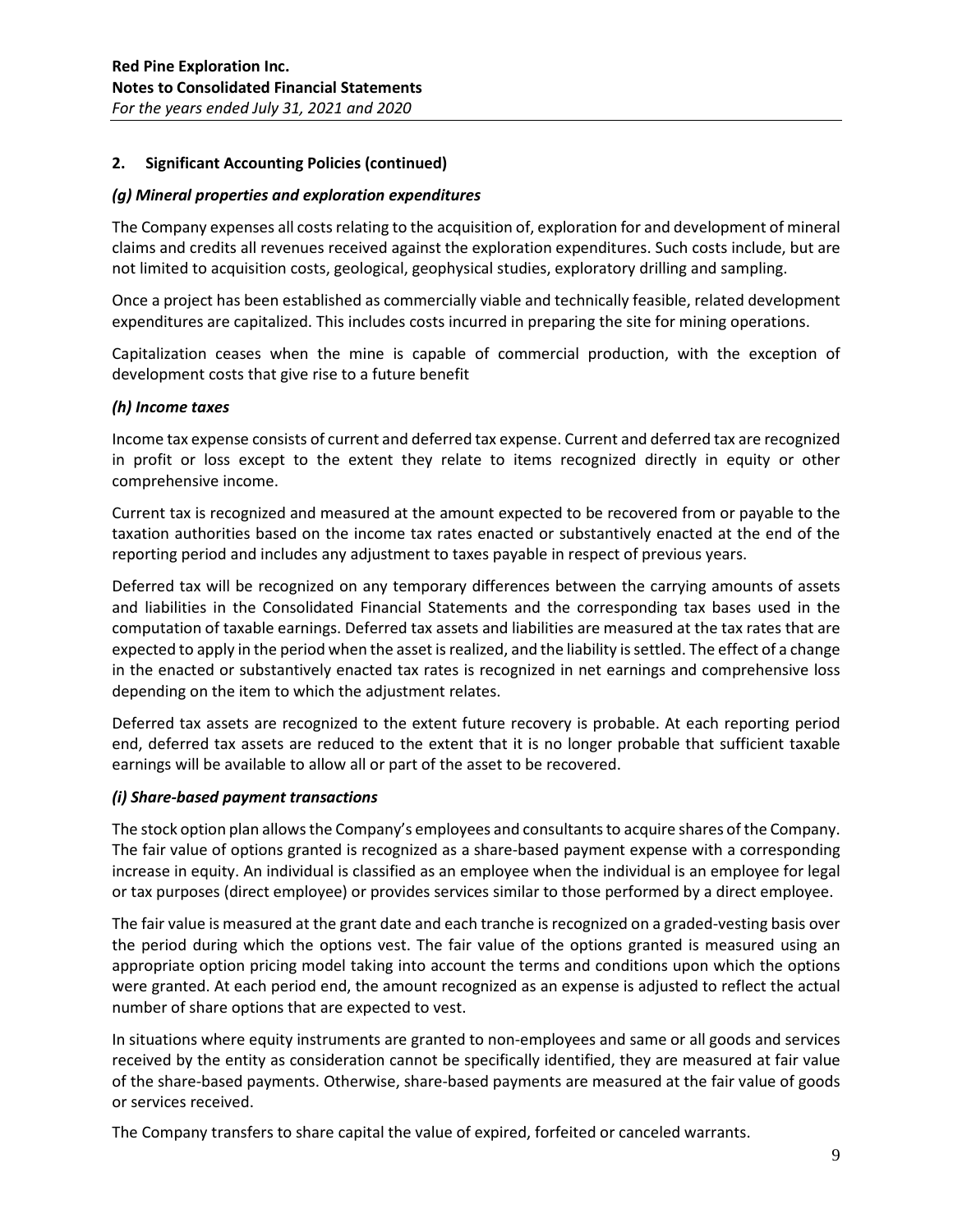## *(j) Asset retirement obligation*

An obligation to incur restoration, rehabilitation and environmental costs arises when environmental disturbance is caused by the exploration, development or ongoing production of a mineral property interest. Such costs arising for the decommissioning of plant and other site preparation work, discounted to their net present value, are provided for and charged to expenses as an exploration cost, as soon as the obligation to incur such costs arises. Discount rates using a pretax rate that reflect the time value of money are used to calculate the net present value. The related liability is adjusted each period for the unwinding of the discount rate and for changes to the current market-based discount rate, amount or timing of the underlying cash flows needed to settle the obligation.

## *(k) Loss per share*

The Company presents the basic and diluted loss per share data for its common shares, calculated by dividing the loss attributable to common shareholders of the Company by the weighted average number of common shares outstanding during the period. Diluted loss per share is determined by adjusting the loss attributable to common shareholders and the weighted average number of common shares outstanding for the effects of all dilutive potential common shares using the treasury stock method. As at July 31, 2021 and 2020 all outstanding instruments would be anti-dilutive.

## *(l) Marketable securities*

Marketable securities consist of equity securities over which the Company does not have control or significant influence.

## *(m) Equipment*

Equipment is stated at cost less accumulated depreciation and any impairment losses. Depreciation is charged so as to expense the cost of assets over their estimated useful live, using the straight-line method after taking into account their estimated residual values. Depreciation begins when the equipment becomes available for use. Depreciation is charged to the Consolidated Statements of Loss and Comprehensive Loss.

The estimated useful lives, residual values and depreciation method are reviewed at each reporting period, with the effect of any changes in estimated accounted for on a prospective basis. The estimated useful lives of equipment are estimated as follows:

 The Company owns all-terrain vehicles and other exploration equipment, which are depreciated on a straight-line basis over an estimated useful life of three (3) years.

The carrying values of equipment are reviewed for impairment when events or changes in circumstances indicate that the carrying values may not be recoverable.

Gains and losses on disposals are determined by comparing net proceeds with carrying amounts and are included in the Consolidated Statements of Loss and Comprehensive Loss.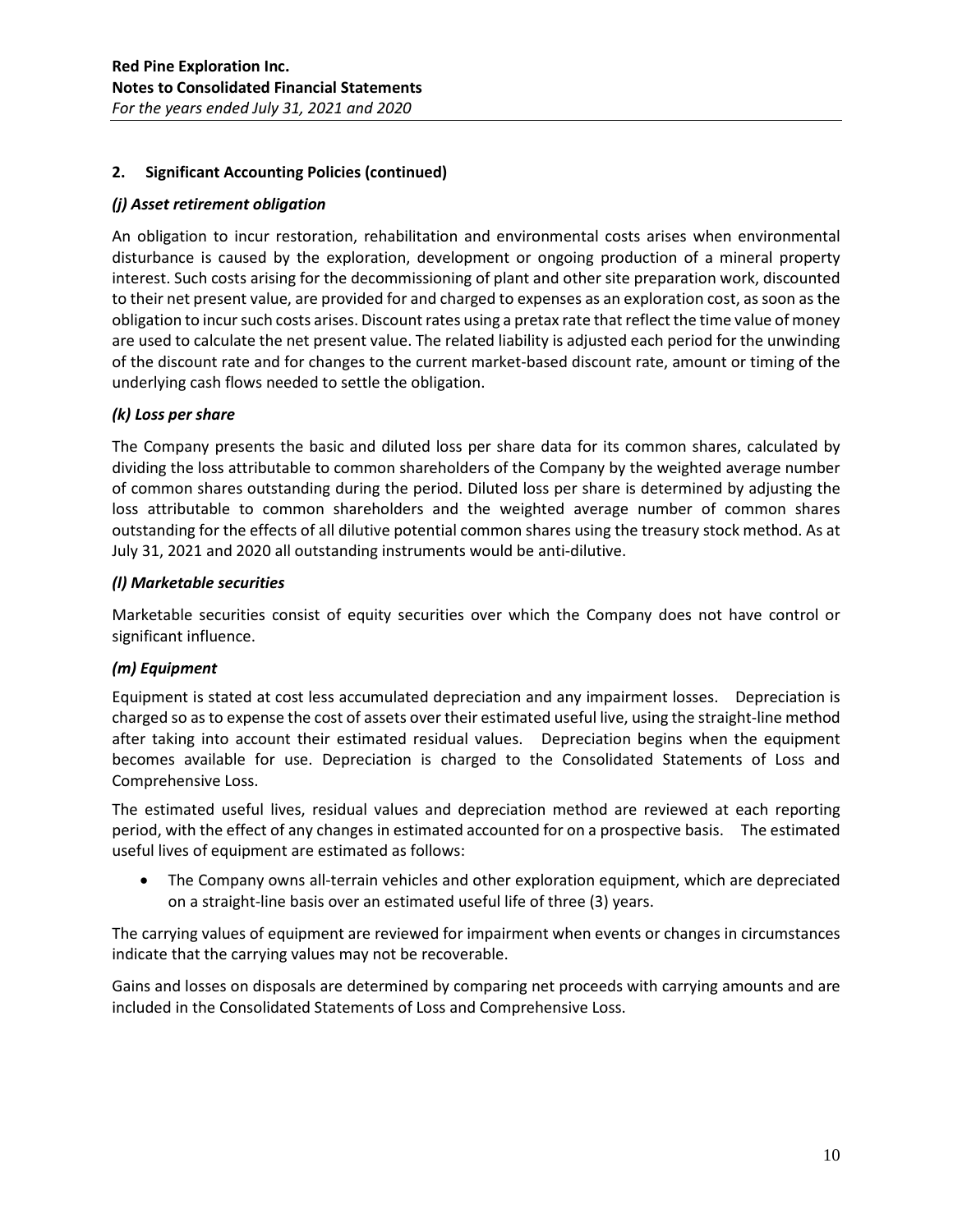## *(n) Leasehold Improvements*

Leasehold improvements are stated at cost less accumulated depreciation. Depreciation is charged so as to write off the cost of the leasehold improvements over their estimated useful live, using the straightline method. Depreciation beings when the leasehold improvements are completed. Depreciation is charged to the Consolidated Statements of Loss and Comprehensive Loss.

The estimated useful lives and depreciation method are reviewed at each reporting period, with the effect of any changes in estimated accounted for on a prospective basis. The estimated useful lives of leasehold improvements are estimated as follows:

 The Company completed leasehold improvements at its principal office space, which is depreciated on a straight-line basis over the term of the lease of seven (7) years.

The carrying values of leasehold improvements are reviewed for impairment when events or changes in circumstances indicate that the carrying values may not be recoverable.

## *(o) Software Licenses*

Software licenses exceeding one year are stated at cost less accumulated amortization. Amortization is charged so as to write off the cost of the software licenses over their estimated useful live, using the straight-line method. Amortization beings when the software licenses are acquired. Amortization is charged to the Consolidated Statements of Loss and Comprehensive Loss.

The estimated useful lives and amortization method are reviewed at each reporting period, with the effect of any changes in estimated accounted for on a prospective basis. The estimated useful lives of software licenses are estimated as follows:

 The Company has acquired perpetual software licenses for exploration software packages that are amortized on a straight-line basis over an estimated useful life of five (5) years and the amortization is reported in Exploration Expenditures on the Consolidated Statements of Loss and Comprehensive Loss.

The carrying values of software licenses are reviewed for impairment when events or changes in circumstances indicate that the carrying values may not be recoverable.

## *(p) Flow-through shares*

The Company will from time to time, issue flow-through common shares to finance a significant portion of its exploration program. Pursuant to the terms of the flow-through share agreements, these shares transfer the tax deductibility of qualifying resource expenditures to investors. On issuance, the Company bifurcates the flow-through share into i) a flow-through share premium, equal to the estimated premium, if any, investors pay for the flow-through feature, which is recognized as a liability, and ii) share capital. Upon expenditures being incurred, the Company derecognizes the liability and recognizes income for the amount of tax reduction renounced to the shareholders. The premium is deferred and recognized as other income on the renouncement of the right to tax deductions to the investors and when eligible expenses are incurred.

Proceeds received from the issuance of flow-through shares are restricted to be used only for Canadian resource property exploration expenditures. The Company may also be subject to a Part XII.6 tax on flowthrough proceeds renounced under the Look-back Rule, in accordance with Government of Canada flowthrough regulations. When applicable, this tax is accrued as a financial expense until paid.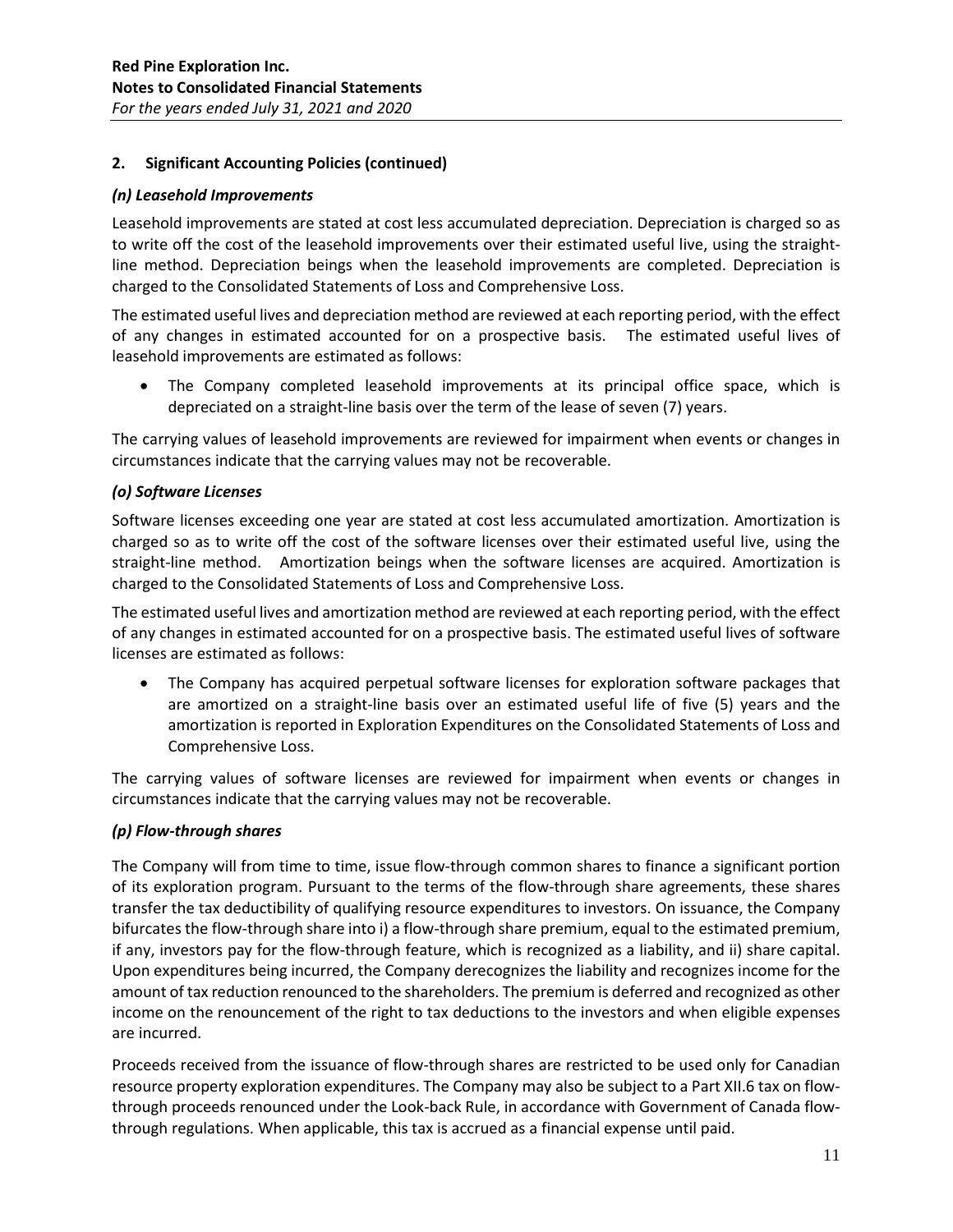## **(q)** *Lease liability, right of use assets*

At inception of a contract, the Company assesses whether a contract is, or contains, a lease. A contract is, or contains, a lease if the contract conveys the right to control the use of an identified asset for a period of time in exchange for consideration. The Company assesses whether the contract involves the use of an identified asset, whether the right to obtain substantially all of the economic benefits from use of the asset during the term of the arrangement exists, and if the Company has the right to direct the use of the asset. At inception or on reassessment of a contract that contains a lease component, the Company allocates the consideration in the contract to each lease component on the basis of their relative standalone prices.

As a lessee, the Company recognizes a right-of-use asset and a lease liability at the commencement date of a lease. The right-of-use asset is initially measured at cost, which is comprised of the initial amount of the lease liability adjusted for any lease payments made at or before the commencement date, plus any decommissioning and restoration costs, less any lease incentives received.

The right-of-use asset is subsequently depreciated from the commencement date to the earlier of the end of the lease term, or the end of the useful life of the asset. In addition, the right-of-use asset may be reduced due to impairment losses, if any, and adjusted for certain remeasurements of the lease liability.

A lease liability is initially measured at the present value of the lease payments that are not paid at the commencement date, discounted by the interest rate implicit in the lease, or if that rate cannot be readily determined, the incremental borrowing rate. Lease payments included in the measurement of the lease liability are comprised of:

- fixed payments, including in-substance fixed payments, less any lease incentives receivable;
- variable lease payments that depend on an index or a rate, initially measured using the index or rate as at the commencement date;
- amounts expected to be payable under a residual value guarantee;
- exercise prices of purchase options if the Company is reasonably certain to exercise that option; and

• payments of penalties for terminating the lease, if the lease term reflects the lessee exercising an option to terminate the lease.

The lease liability is measured at amortized cost using the effective interest method. It is remeasured when there is a change in future lease payments arising from a change in an index or rate, or if there is a change in the estimate or assessment of the expected amount payable under a residual value guarantee, purchase, extension or termination option. Variable lease payments not included in the initial measurement of the lease liability are charged directly to profit or loss.

The Company has recognized right-of-use assets and lease liabilities. The lease payments associated with these leases are charged directly to profit or loss on a straight-line basis over the lease term. The Company is using an incremental borrowing rate of 7.5% and is depreciating the right-of-use asset on a straight-line basis over 4.5 years (Note 4).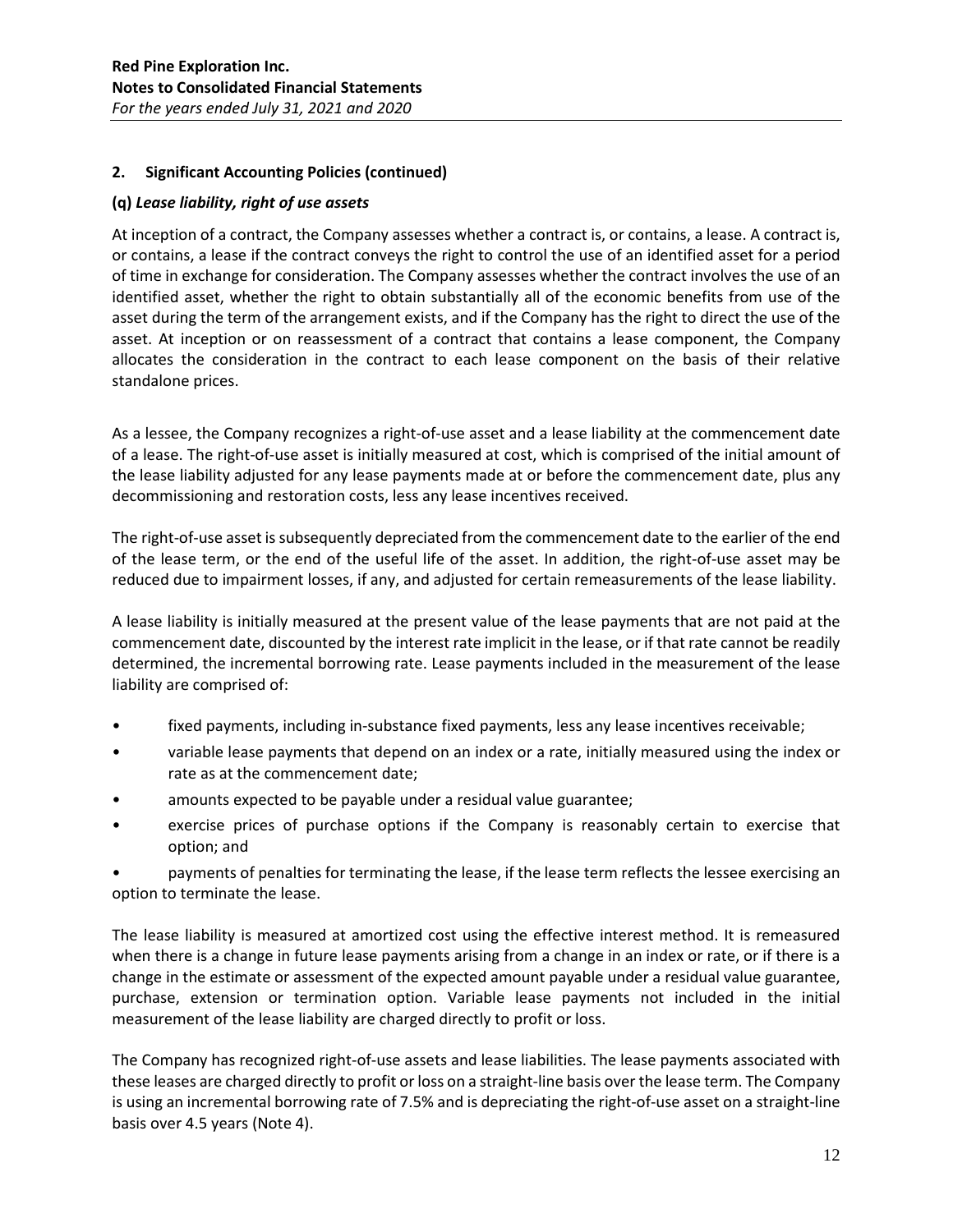#### **3. Equipment, Perpetual Software Licenses and Leasehold Improvements**

The following table sets out the changes to the carrying value of equipment, perpetual software licenses and leasehold improvements:

|                               |           | Perpetual       |                     |
|-------------------------------|-----------|-----------------|---------------------|
|                               |           | <b>Software</b> | Leasehold           |
|                               | Equipment | <b>Licenses</b> | <b>Improvements</b> |
| Balance July 31, 2019         | 60,832    | 18,204          | 86,297              |
| Additions                     |           |                 |                     |
| Depreciation and Amortization | (60, 832) |                 | (57,528)            |
| Balance July 31, 2020         |           | 18,204          | 28,769              |
| Additions                     | 33,133    |                 |                     |
| Depreciation and Amortization | (2,780)   |                 | (12,037)            |
| Balance July 31, 2021         | 30,353    | 18,204          | 16,732              |

During the year ended July 31, 2021, the Company recognized depreciation of \$14,817 (July 31, 2020 - \$60,832), which is included in the Consolidated Statement of Loss and Comprehensive Loss.

## **4. Right of Use Asset and Lease Liability**

The following table sets out the changes to the carrying value of right of use asset and lease liability:

|                           | <b>Year ended</b><br>July 31, 2021<br>Ş | <b>Year ended</b><br><b>July 31, 2020</b> |
|---------------------------|-----------------------------------------|-------------------------------------------|
| <b>Right of use asset</b> |                                         |                                           |
| <b>Balance, opening</b>   | 328,660                                 | 424,853                                   |
| <b>Amortization</b>       | (96, 113)                               | (96, 193)                                 |
| <b>Balance</b>            | 232,547                                 | 328,660                                   |
| Lease liability           |                                         |                                           |
| <b>Balance, opening</b>   | 300,528                                 | 383,273                                   |
| Lease accretion           | 19,961                                  | 25,069                                    |
| Lease payments            | (110, 418)                              | (107, 814)                                |
| <b>Balance, closing</b>   | 210,071                                 | 300,528                                   |
| <b>Current portion</b>    | 98,538                                  | 91,682                                    |
| Long term portion         | 111,532                                 | 208,846                                   |

On December 12, 2016, the Company signed an office space lease agreement for office space located at 145 Wellington Street West for seven (7) years from January 1, 2017 to December 31, 2023. The Company has a prepaid rent deposit totaling \$41,579, which is included in the right of use asset and amortized over the term of the lease.

The undiscounted future lease payments for the office space lease are as follows:

| <b>Total</b> | \$225,267 |
|--------------|-----------|
| 2024         | 4,430     |
| 2023         | 110,419   |
| 2022         | 110,419   |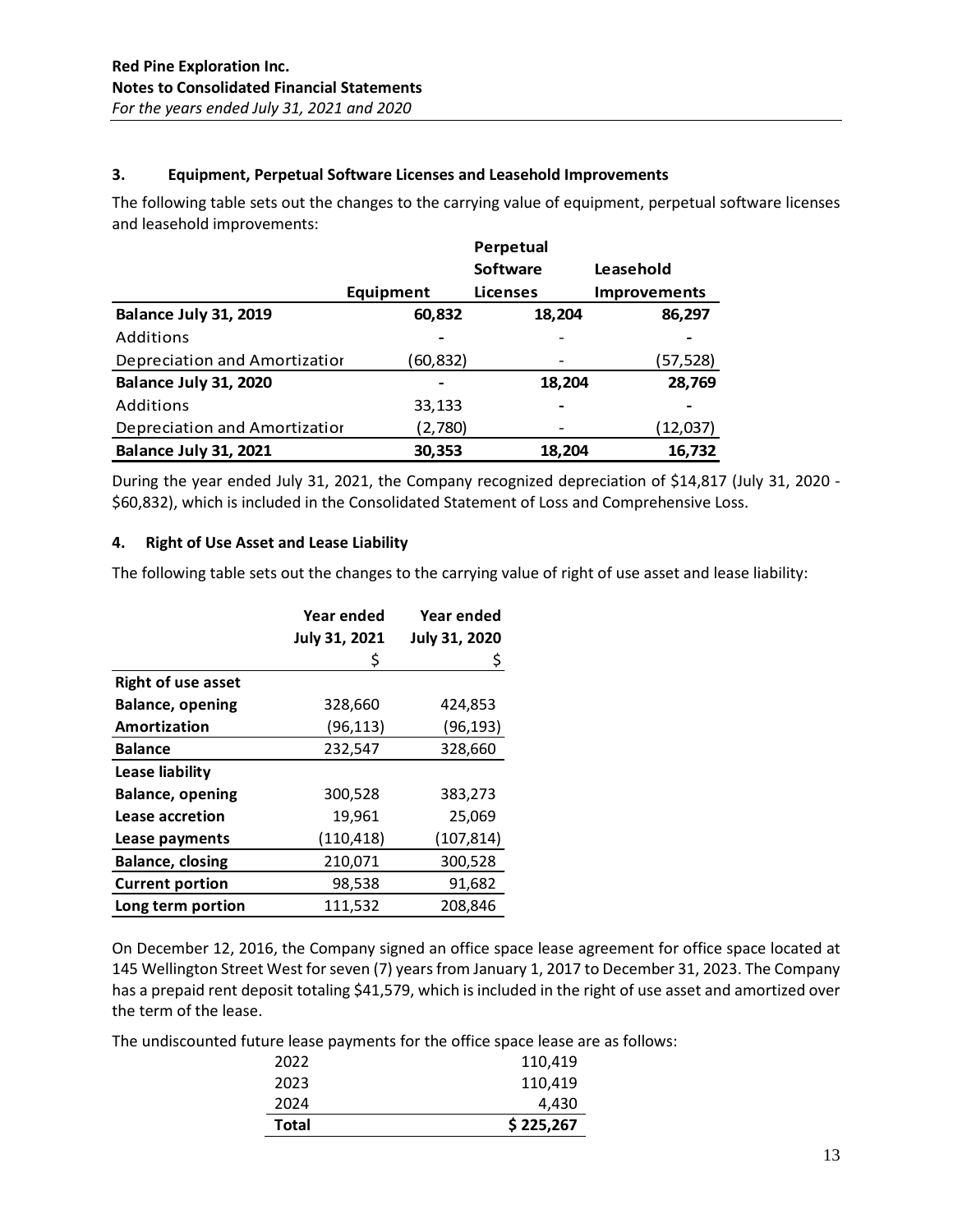## **5. Mineral Properties**

The Company has ownership interests in several exploration projects. The Wawa Gold Project is the primary focus of exploration.

The following table summarizes the cumulative exploration and evaluation expenditures the Company has incurred on its mineral properties. The Wawa Gold property expenditures includes all amounts incurred prior to any prorated recovery from the previous joint-venture partner.

|                                  | Wawa Gold       | Cayenne         | Other             | <b>Total</b>      |
|----------------------------------|-----------------|-----------------|-------------------|-------------------|
|                                  | <b>Property</b> | <b>Property</b> | <b>Properties</b> | <b>Properties</b> |
|                                  |                 |                 |                   |                   |
| Balance July 31, 2019            | 40,400,986      | 6,137,686       | 8,482,174         | 55,020,846        |
| <b>Property Acquisiton Costs</b> | 223,947         |                 |                   | 223,947           |
| <b>Exploration Expenditures</b>  | 2,838,853       | -               |                   | 2,838,853         |
| Balance - July 31, 2020          | 43,463,786      | 6,137,686       | 8,482,174         | 58,083,646        |
| Property Acquisiton Costs (b)(d) | 12,424,315      |                 |                   | 12,424,315        |
| Exploration Expenditures (a)     | 2,654,250       | -               |                   | 2,654,250         |
| Balance - July 31, 2021          | 58,542,351      | 6,137,686       | 8,482,174         | 73, 162, 211      |

During the year ended July 31, 2021:

- a) The Company incurred total exploration and evaluation expenditures of \$2,654,250 on the Wawa Gold property for the year ended July 31, 2021 (July 31, 2020: \$2,838,853). The present value of restoration liabilities relating to the Company's Wawa gold property was estimated at \$290,000 for the year ended July 31, 2021 and was recorded as an exploration and evaluation expenditure.
- b) On February 22, 2021 the Company entered into a definitive securities purchase agreement with the holders ("Holders") of the partnership interests in Citabar Limited Partnership ("Citabar"), which would result in Red Pine consolidating a 100% ownership in the Wawa Gold Project located near Wawa, Ontario through the acquisition of all of the partnership interests in Citabar (the "Transaction"). The purchase price (the "Purchase Price") for the Transaction was \$12,605,396 was payable in a combination of a minimum of \$8,575,905 in cash, common shares of Red Pine, the set-off of \$1,104,081 in amounts owed by Citabar to Red Pine as well as the grant to the Holders of a 2% net smelter return royalty ("NSR") on production from the Wawa Gold Project, of which 1.5% of the 2% NSR is subject to a buyback for a total cost of \$1.75 million.

Pursuant to the terms of the Transaction, Red Pine satisfied the Purchase Price through the payment of \$11,341,315 in cash, the granting of the NSR and the set-off of \$1,104,081 payable to Red Pine by Citabar. Included in the property acquisition cost is transaction costs of \$797,167 for legal and advisory fees. Red Pine elected to pay more than the minimum cash payment and therefore did not issue any common shares to the Holders in connection with the Transaction. Citibar L.P. had no other assets.

The Company has \$315,000 on deposit with Citibar shown as current restricted cash which will be released upon acceptance of the Company's financial assurance for closure, which previously was placed by Citibar, with the provincial authorities.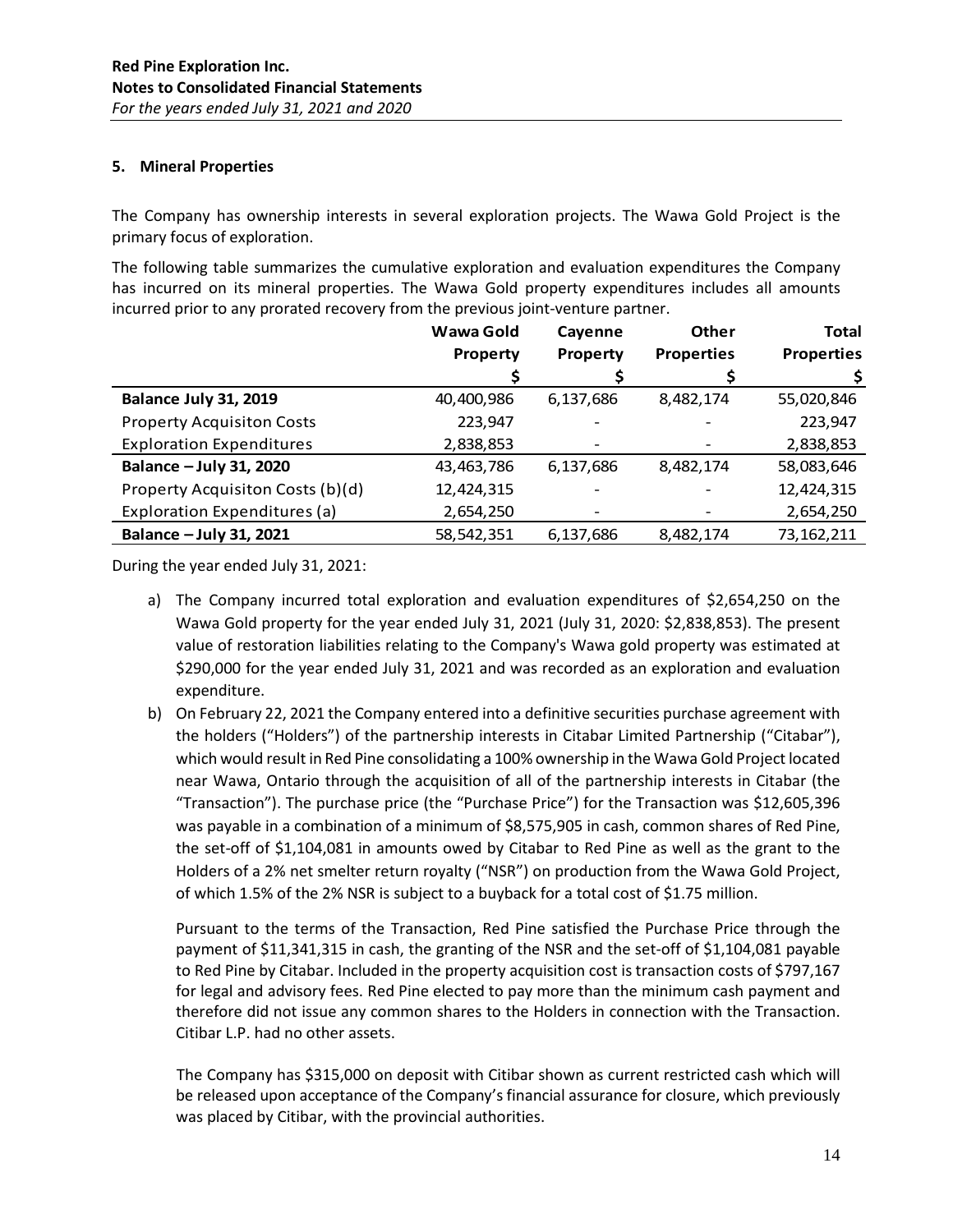## **5. Mineral Properties (continued)**

- c) During the period ended January 31, 2021 and up to March 30, 2021 when the Company completed a consolidation of the Wawa Gold Project and now owns 100% of the Wawa Gold Project, the Company's joint venture partner on the Wawa Gold Project, Citibar L.P. ("Citibar") did not participate in its share of contributions.
- d) On April 19, 2021 the Company entered into a definitive property purchase agreement with 2533258 ONTARIO CORP. (the "Vendor"), dated April 16th, 2021 to acquire 100% interest in additional mining claims located in the McMurray Township, Michipicoten region of Ontario. Pursuant to the agreement, Red Pine purchased from Vendor. all the rights, titles and interests in and to the mineral properties located in the Sault Ste. Marie Mining Division, for a sale price of \$240,000 in cash and the issuance of 83,333 common shares with a fair-market value of \$45,833.

## **Wawa Gold Project**

This property, comprised of over 6,800 hectares, hosts several former smaller scale mining operations which is located approximately 2 kilometers east of the Town of Wawa in northern Ontario.

On March 30, 2021, the Company completed the consolidation of the Wawa Gold Project. As a result, Red Pine now holds a 100% ownership interest in the Wawa Gold Project.

As part of the 100% consolidation of the Wawa Gold Project, the Company's previous joint venture partner retained a 2% net smelter return royalty on production from the Wawa Gold Project, of which 1.5% of the 2% NSR is subject to a buyback for a total cost of \$1.75 million. The Company also had to put in placed an environmental bond of \$315,000 which was previously provided by Citibar L.P. Until such time as the Government of Ontario accepts the Company's environmental bond the Company has secured the current environmental bond placed by Citibar L.P. with an equivalent amount of cash.

## **Cayenne Property**

The Cayenne property consisted of 2 cell claims (70.1 ha) and 1 lease (62.67 ha) in Genoa Township located approximately 110 kilometers southwest of Timmins, Ontario. The Company owns 100% of the property.

## **Algoma-Talisman Property**

The Company has a 100% interest in an MRO patented land package covering approximately 65 square kilometers of fee simple patented mineral rights in Coppell and Newton Townships of the Porcupine Mining Division of Northern Ontario located approximately 110 km southwest of Timmins, Ontario. (See Note 14).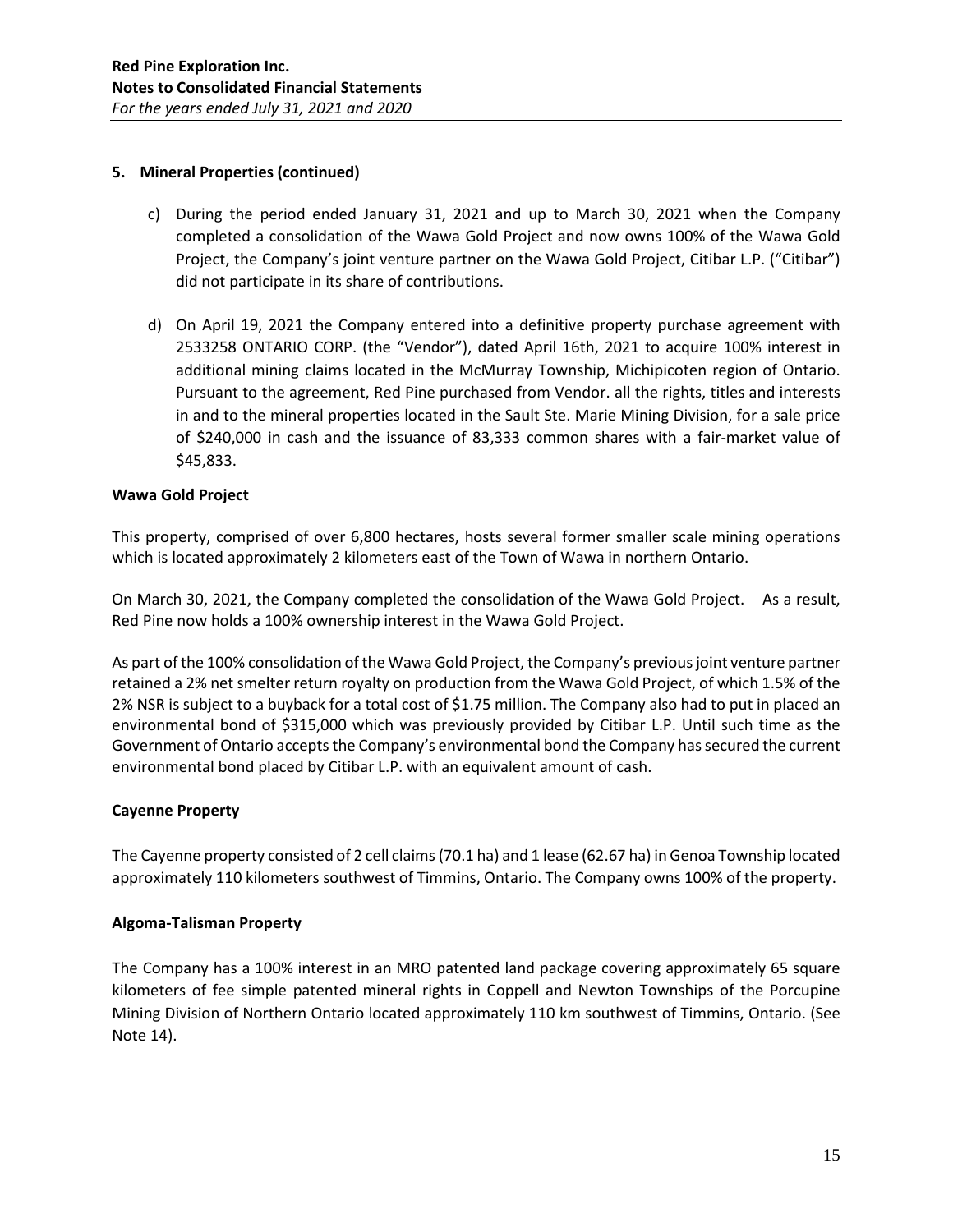## **5. Mineral Properties (continued)**

#### **Mortimer Property**

The Company has a 100% interest in a block of 12 cell claims covering approximately 284.77 ha in the Dore Township approximately 110 km southwest of Timmins, Ontario. The previous owners retain NSRs ranging between 0.2% and 2% on certain claims and the Company has the option to purchase a portion of these NSRs for various cash payments as specified in the original purchase agreements.

## **Fern Elizabeth Property**

The Company has a 100% interest in 55 cell claims covering 1,075 hectares located approximately 10 km northwest of Atikokan, Ontario.

#### **Rand Garrison**

The Company has a 100% interest in 22 cell claims covering 277 hectares located approximately 46 kilometers west of Matheson and 50 kilometers north of Kirkland Lake.

#### **Net Smelter Royalties**

The Company retains a 1.5% Net Smelter Return ("NSR") on approximately 75 square kilometers of claims 20 km east of Newmont Gold's Borden Gold project near Chapleau, Ontario. The underlying property package was sold to Probe Mines Ltd. in November 2012.

## **6. Asset Retirement Obligation**

The present value of restoration liabilities relating to the Company's Wawa gold property was estimated at \$290,000 for the year ended July 31, 2021. This amount represents the gross amount expected to incur and given the estimated timing of incurring the expenditure is less than one year, the amount has not been discounted. The amounts are subject to measurement uncertainty with respect to estimated costs and the actual timing of reclamation.

Related to the restoration liabilities, the Company was also obligated to issue a Letter of Credit in favour of the Government of Ontario which has been secured by a guaranteed investment certificate in the amount of \$315,000 recorded as restricted cash and presented in long term assets on the consolidated statement of financial position as at July 31, 2021.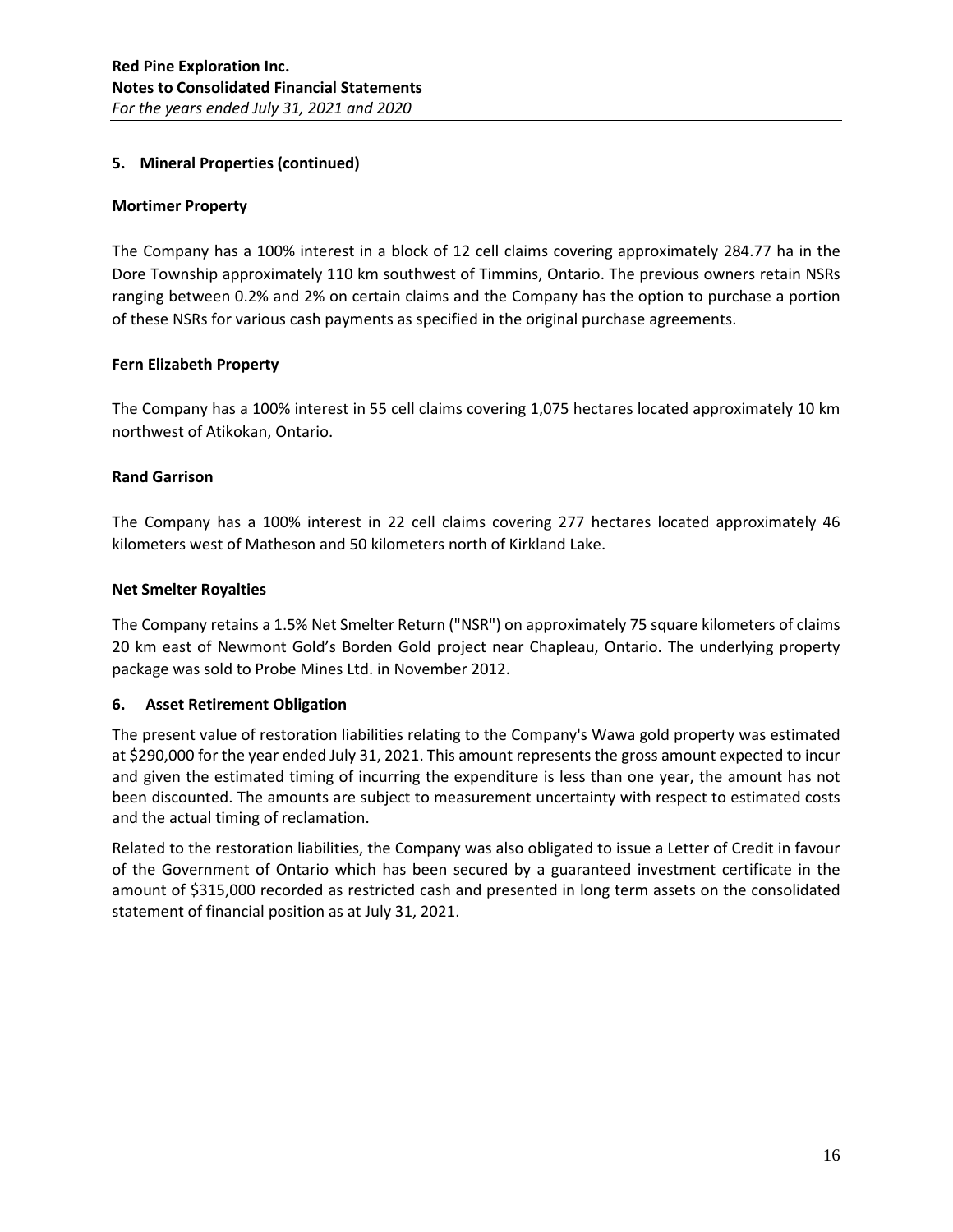## **7. Related Party Transactions and Balances**

Related parties as defined by IAS 24 *Related Party Disclosures* include the members of the Board of Directors, key management personnel and any companies controlled by these individuals. Key management personnel include those persons having authority and responsibility for planning, directing and controlling activities of the Company. Key management personnel for the Company consist of the CEO and CFO.

|                          | Year ended July 31, |         |  |
|--------------------------|---------------------|---------|--|
|                          | 2021                | 2020    |  |
|                          |                     |         |  |
| Short term benefits (1)  | 212,998             | 372,797 |  |
| Share based payments (2) | 23,848              |         |  |
|                          | 236,846             | 372,797 |  |

(1) Includes salary and professional fees.

(2) Represents the expense of stock options vested during the year

As of July 31, 2021, the following related party balances were outstanding:

Included in amounts receivable is an amount receivable of \$3,512 (July 31, 2020 - \$100,447) related to exploration, rent and general & administrative charges from a company with a shared director. The companies also share the services of certain senior officers along with other administrative services including office rental.

## **8. Provision for Flow-Through Shares**

During the year ended July 31, 2015, the Company recorded a contingent provision of \$200,000 to recognize the obligation to flow-through subscribers of the 2011 series, which was calculated using a 35% combined rate applied against the estimated CEE shortfall.

Based on the results of a CRA audit completed in March 2016 of qualified CEEs incurred during the years ended December 31, 2011 and 2012, it was determined there was a shortfall of \$227,592 and \$526,743 for the 2011 and 2012 F/T series, respectively. As a result, the total provisions for the obligations to flow-through subscribers were increased by \$64,000 during the year ended July 31, 2016.

The following table sets out the changes to the provision for the obligation to flow-through subscribers:

|                                  | 2010 F/T Series       |                       |                  |
|----------------------------------|-----------------------|-----------------------|------------------|
|                                  | with CEE              | 2011 F/T Series       |                  |
|                                  | <b>Commitments to</b> | with CEE              |                  |
|                                  | the Calendar Year     | <b>Commitments to</b> |                  |
|                                  | <b>Ending</b>         | the Calendar Year     |                  |
|                                  | December 31,          | <b>Ending</b>         |                  |
|                                  | 2011                  | December 31, 2012     | Total            |
| <b>Financing Series</b>          | Ś                     |                       | <b>Provision</b> |
|                                  |                       |                       |                  |
| Balance - July 31, 2020 and 2019 | 42,429                | 68,447                | 110,876          |
|                                  |                       |                       |                  |
| Change in flow through provision | (42, 429)             | (68,447)              | (110, 876)       |
| Balance - July 31, 2021          |                       |                       |                  |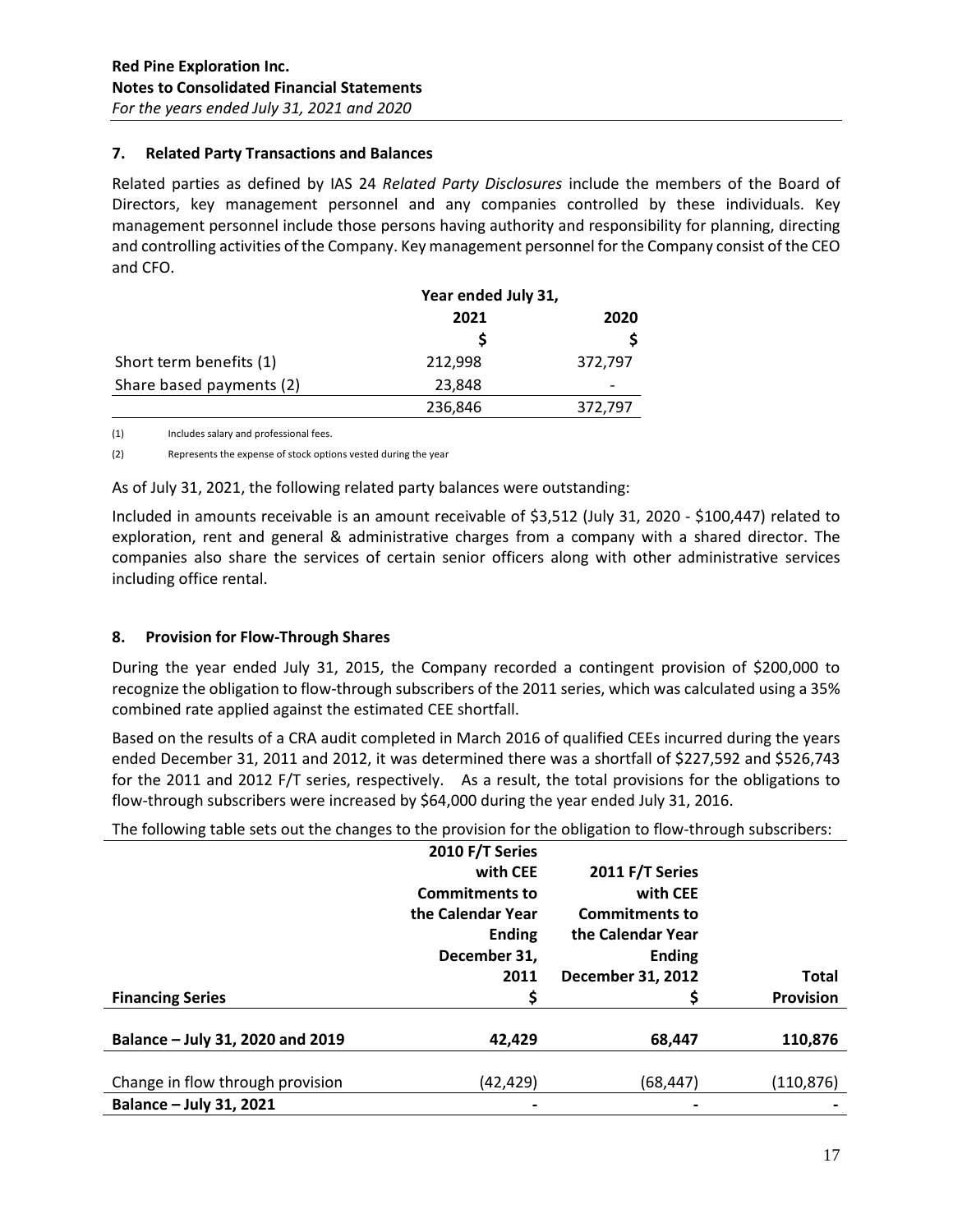## **9. Share Capital**

#### *a) Common Shares*

The authorized share capital consists of an unlimited number of common shares. The common shares have no par value. As at July 31, 2021, the Company had 95,919,403 issued and outstanding common shares (July 31, 2020: 47,722,239). All issued and outstanding common shares are fully paid.

Effective March 15, 2021 the Company issued one (1) new for every ten (10) old consolidation (10:1) of its Common Shares. The Company will continue to trade under the symbol "RPX" on the TSX Venture Exchange (the "TSXVE"). There were 477,222,387 Common Shares outstanding; after giving effect to the Consolidation there will be approximately 47,722,239 Common Shares outstanding. All references to the number of common shares has been adjusted retrospectively for all periods disclosed in the consolidated financial statements.

On March 23, 2021, the Company completed by way of a subscription receipts financing on March 23, 2021, for gross proceeds of \$20.0 million (net proceeds of \$18.6 million) per the terms of a definitive securities purchase agreement to acquire the remaining 36.69% interest in the Wawa Gold Project that it did not own and to fund working capital and exploration funding. The proceeds were placed in escrow with the Company's transfer agent and were released on March 31, 2021 upon satisfaction of the escrow release conditions. On March 30, 2021, 37,567,400 subscription receipts of the Company were each automatically exercised for one common share of the Company at a price of \$0.40 and 5,555,212 tranche 1 flow-through subscription receipts of the Company at a price of \$0.45 (the "Tranche 1 FT Subscription Receipts") and 4,496,404 tranche 2 flow-through subscription receipts of the Company at a price of \$0.556 (the "Tranche 2 FT Subscription Receipts" and together with the Tranche 1 FT Subscription Receipts, the "FT Subscription Receipts") were each automatically exercised for the right (each, a "Right") to subscribe for one common share of the Company that qualifies as "flow through" share within the meaning of the *Income Tax Act* (Canada) pursuant to subscription and renunciation agreements entered into by the Company and the subscribers of the FT Subscription Receipts following the issuance of the Rights. Following the transactions described above, a total of 47,619,016 common shares have been issued in connection with the Financing. Total gross proceeds raised was \$20,026,806 with \$979,199 allocated to the flow-through provision. A portion of the net proceeds of the financing were used to satisfy the cash portion of the Purchase Price of the Transaction (note 5). In connection with the financing, the Company issued compensation warrants equal to 6% of the securities sold in the Offering, or 2,825,640 compensation warrants with a fair value of \$1,296,106, to the agents in the Offering with each such compensation warrant being exercisable to acquire one common share of the Company for a period of 24 months following the issuance thereof at a price of \$0.40 per share and paid cash commissions of a total of \$1,189,008 to the agents and share issue costs of \$230,237.

In connection with the Transaction, the Company paid a cash fee of \$400,000 and issued 226,244 common shares at a price of \$0.65 per share for a fair value of \$147,059 based on the market price on date of issuance pursuant to a financial advisory services agreement. The cash fee and common shares issued were expensed on the consolidated statement of loss and comprehensive loss for the year ended July 31, 2021.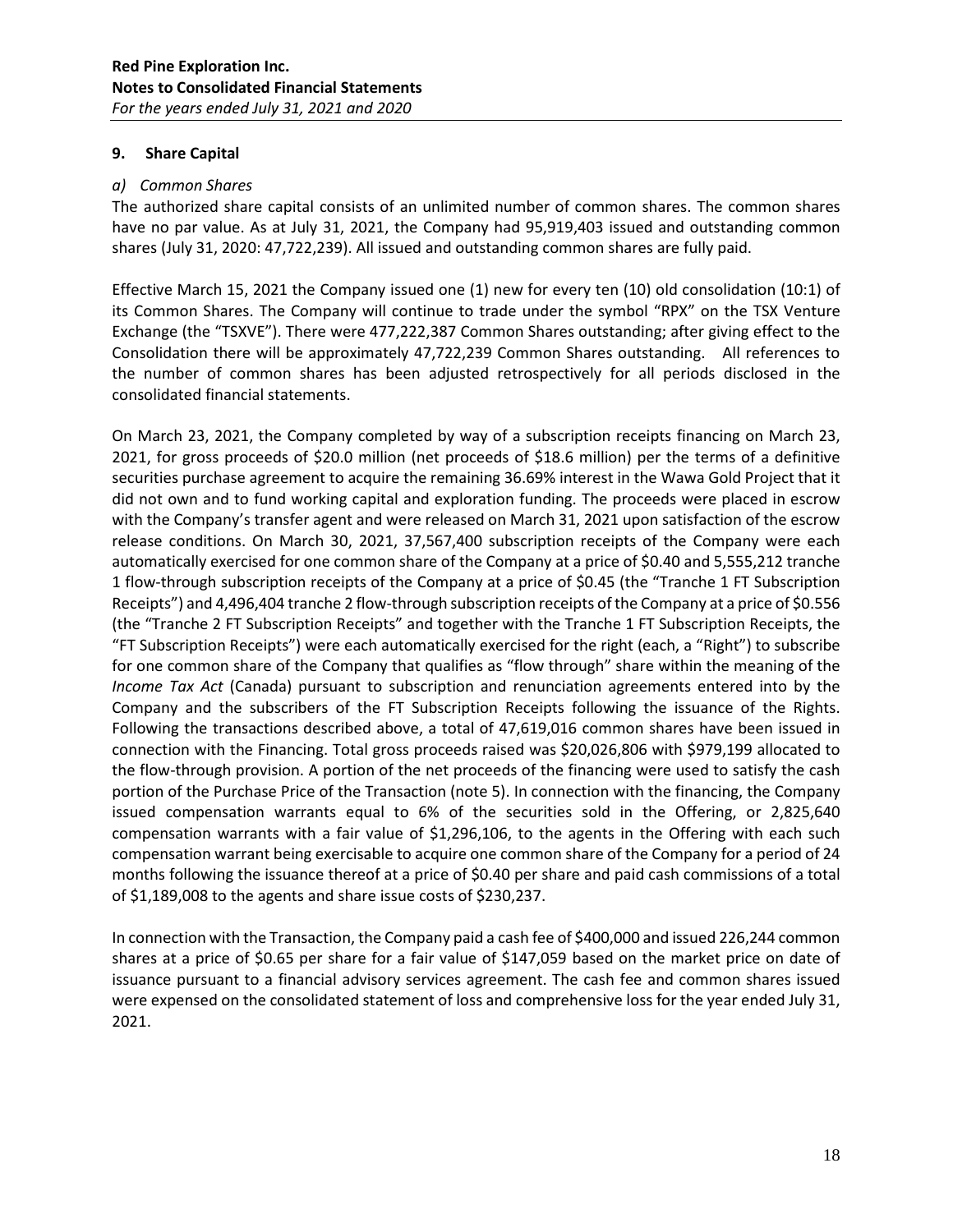## **9. Share Capital (continued)**

*a) Common Shares (continued)* 

On December 31, 2019 the Company sold an aggregate of (i) 2,589,285 units (the "FT Units") comprised of one "flow-through" common share (a "FT Share") of the Company and one-half of one non-flowthrough common share purchase warrant (each whole warrant, a "Warrant") at a price of C\$0.35 per FT Unit for gross proceeds of C\$906,250 and (ii) 8,209,921 non-flow-through units of the Company (the "Non-FT Units" and together with the FT Units, the "Securities") with each Non-FT Unit being comprised of one common share (issued on a non-"flow-through" basis) and one whole Warrant, at a price of C\$0.35 per Non-FT Unit for gross proceeds of C\$2,873,472, for aggregate gross proceeds to Red Pine in the Offering of C\$3,779,722. Each whole Warrant is exercisable to acquire one common share at a price of C\$0.50 per share for a period of 24 months following the closing date of the Offering. Each FT Share partially comprising the FT Units has been issued on a "flow-through" basis within. A total of 9,504,564 warrants were issued with an estimated value of \$532,256 using Black-Scholes model with the following assumptions: risk-free rate, 2.01%, dividend yield 0%, expected volatility of 47.82% and an expected life of 2 years. In connection with the financing, the Company issued 647,952 compensation options to the agent. Each agent compensation option is exercisable to acquire one Non-FT Unit at a price of C\$0.50 per unit for a period of 24 months. The agent consideration options had an estimated value of \$72,571 using Black-Scholes model with the following assumptions: risk-free rate, 2.01%, dividend yield 0%, expected volatility of 47.82% and an expected life of 2 years. The value of the flow-through share premium was \$72,500 and share issuance costs were \$323,008.

## *(b) Stock Options*

The Company has a stock option plan (the "Plan") pursuant to which the Company's Board of Directors may grant incentive stock options to directors, officers, employees and consultants at the discretion of the Board of Directors. The exercise price and vesting period of any option is fixed by the Board of Directors on the date of grant, in accordance with applicable stock exchange or other regulatory requirements, if applicable. The maximum aggregate number of common shares under option at any time under the Plan cannot exceed 10% of the issued shares.

The following schedule details stock options outstanding as at July 31, 2021:

| <b>Expiry</b>          | <b>Exercise</b> | Outstanding   | <b>Remaining life</b> | Exercisable   |
|------------------------|-----------------|---------------|-----------------------|---------------|
|                        | <b>Price</b>    | July 31, 2021 | (years)               | July 31, 2021 |
| April 6, 2022          | 1.20            | 102,500       | 0.68                  | 102,500       |
| April 11, 2022         | 1.20            | 212,800       | 0.70                  | 212,800       |
| June 20, 2022          | 0.60            | 546,250       | 0.89                  | 546,250       |
| August 10, 2023        | 0.60            | 159,000       | 2.03                  | 159,000       |
| April 14, 2026         | 0.73            | 2,470,000     | 4.71                  | 205,833       |
| Balance, July 31, 2021 | 0.75            | 3,490,550     | 3.62                  | 1,226,383     |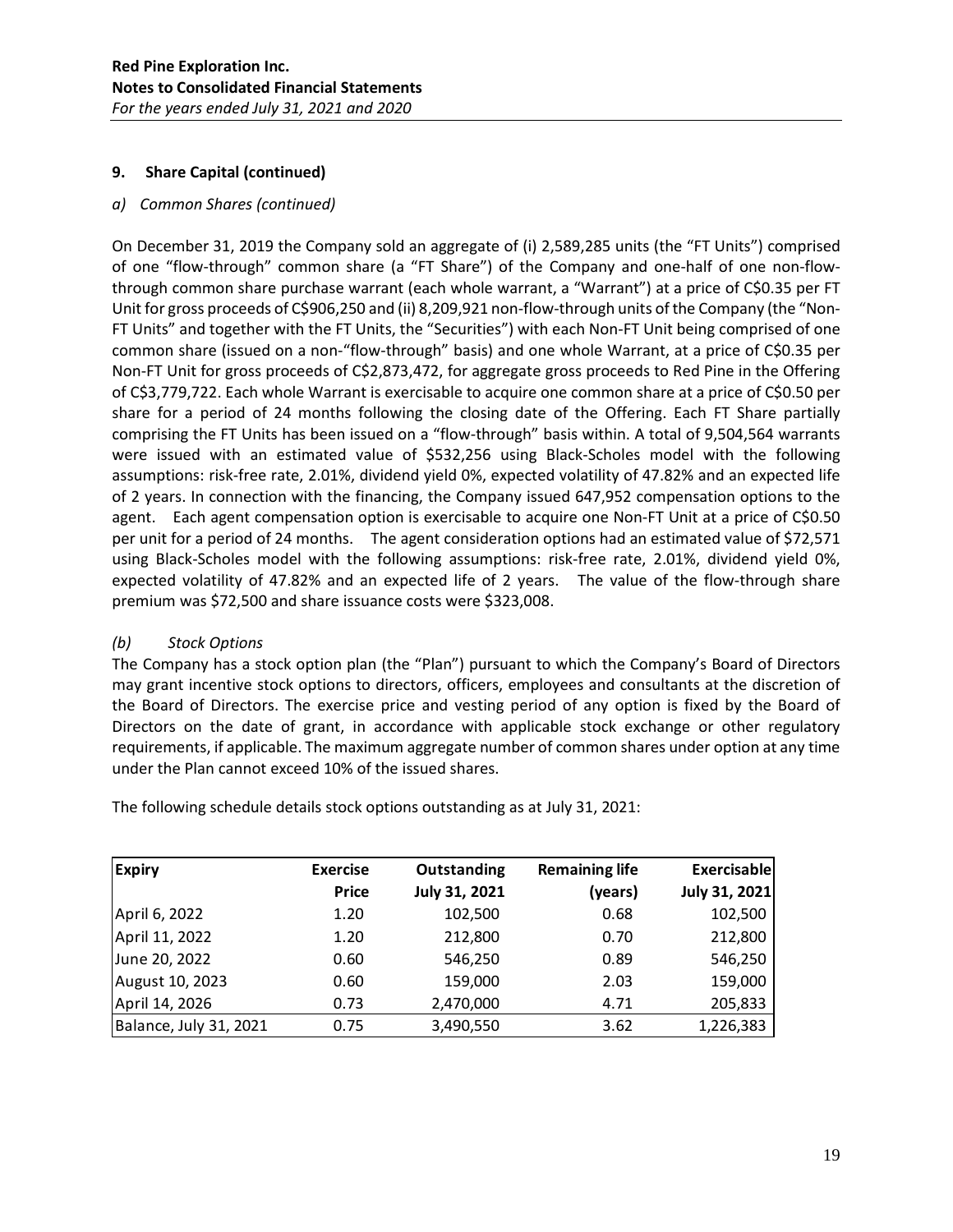## **9. Share Capital (continued)**

#### *(b) Stock Options (continued)*

Below is a summary of changes to stock options for the period ended July 31, 2021:

|                            |                 | Weighted         |
|----------------------------|-----------------|------------------|
|                            |                 | average exercise |
|                            | <b>Number</b>   | price            |
| Outstanding, July 31, 2020 | 1,718,250<br>-S | 0.72             |
| Granted                    | 2,470,000       | 0.73             |
| <b>Exercised</b>           | (50,000)        | 0.60             |
| Cancelled                  | (460, 200)      | 0.85             |
| <b>Expired</b>             | (187,500)       | 0.55             |
| Outstanding, July 31, 2021 | 3,490,550<br>\$ | 0.75             |

On April 14, 2021 a total 2,470,000 stock options were granted to certain directors, officers, and employees of the Company. Each option vest 1/36 on each month starting one month from grant date until the number of stock options are fully vested. The fair value of the 2,470,000 options granted was \$856,801. The options have been valued using Cox, Ross, and Rubenstein binomial tree with the following assumptions: expected dividend yield of 0%; share price of \$0.72; expected volatility of 60.43%; risk free rate of .95% and a forfeiture rate of 2%. The stock options have been expensed for the year ended July 31, 2021 in accordance with the vesting schedule.

Below is a summary of changes to stock options for the year ended July 31, 2020:

|                            |                | Weighted         |
|----------------------------|----------------|------------------|
|                            |                | average exercise |
|                            | Number         | price            |
| Outstanding, July 31, 2019 | 1,826,250<br>S | 1.10             |
| Granted                    |                | -                |
| <b>Exercised</b>           |                |                  |
| <b>Expired</b>             | (108,000)      | 5.00             |
| Outstanding, July 31, 2020 | 1,718,250<br>S | 0.72             |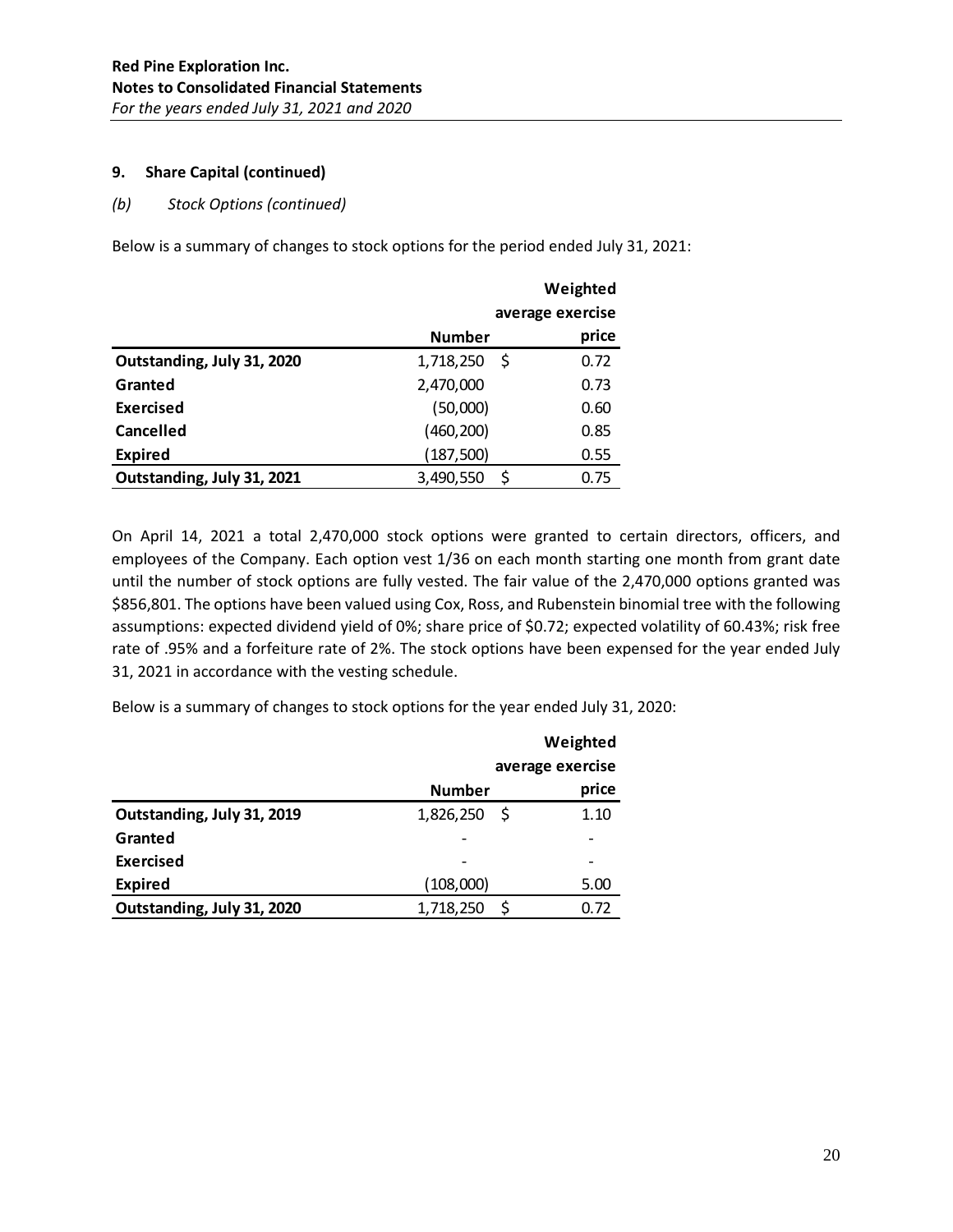## **9. Share Capital (continued)**

## c) Warrants

Below is a summary of changes to warrants for the period ended July 31, 2021:

|                            |                  | Weighted<br>average<br>exercise |
|----------------------------|------------------|---------------------------------|
|                            | <b>Number</b>    | price                           |
| Outstanding, July 31, 2020 | 13,537,716<br>S  | 0.63                            |
| Granted                    | 2,825,640        | 0.40                            |
| <b>Exercised</b>           | (218, 571)       | 0.50                            |
| <b>Expired</b>             | (3,385,200)      | 1.02                            |
| Outstanding, July 31, 2021 | \$<br>12,759,585 | 0.48                            |

On March 23, 2021, in connection with the share offering, a total of 2,825,640 were issued to the agents. The fair value of the 2,825,640 warrants granted was \$1,296,106. The warrants have been valued using the Black-Scholes option pricing model with the following assumptions: expected dividend yield of 0%; share price of \$0.76; expected volatility of 75.83%; risk free rate of 0.25% and an expected life of 2 years.

Below is a summary of changes to warrants for the year ended July 31, 2020:

|                            |                 | Weighted<br>average |
|----------------------------|-----------------|---------------------|
|                            |                 | exercise            |
|                            | <b>Number</b>   | price               |
| Outstanding, July 31, 2019 | 7,040,993<br>S  | 1.34                |
| Granted                    | 10,152,516      | 0.50                |
| <b>Exercised</b>           |                 |                     |
| <b>Expired</b>             | (3,655,793)     | 1.63                |
| Outstanding, July 31, 2020 | 13,537,716<br>Ś | 0.63                |

## **10. Commitments**

## **Flow through shares**

As part of the March 2021 financing, the Company committed to incur, on a best-efforts basis, by December 31, 2022, \$4,999,845 in qualifying resource expenditures pursuant to a private placement for which flow-through proceeds have been received. As at July 30, 2021, the Company had incurred \$1,737,056 and has an expenditure commitment of \$3,262,789 remaining.

The Company committed to incur, on a best-efforts basis, by December 31, 2020, \$906,250 in qualifying resource expenditures pursuant to a private placement for which flow-through proceeds have been received. The Company filed its renunciation forms in December 2019. As at July 31, 2020, the Company had incurred its expenditure commitment and recognized a deferred premium of \$72,500 in the consolidated statements of loss and comprehensive loss.

During the year ended July 31, 2021, the Company recorded a change in flow-through provisions of \$110,876 resulting in a nil balance in obligations to flow-through subscribers for the years ended December 31, 2011 and 2012.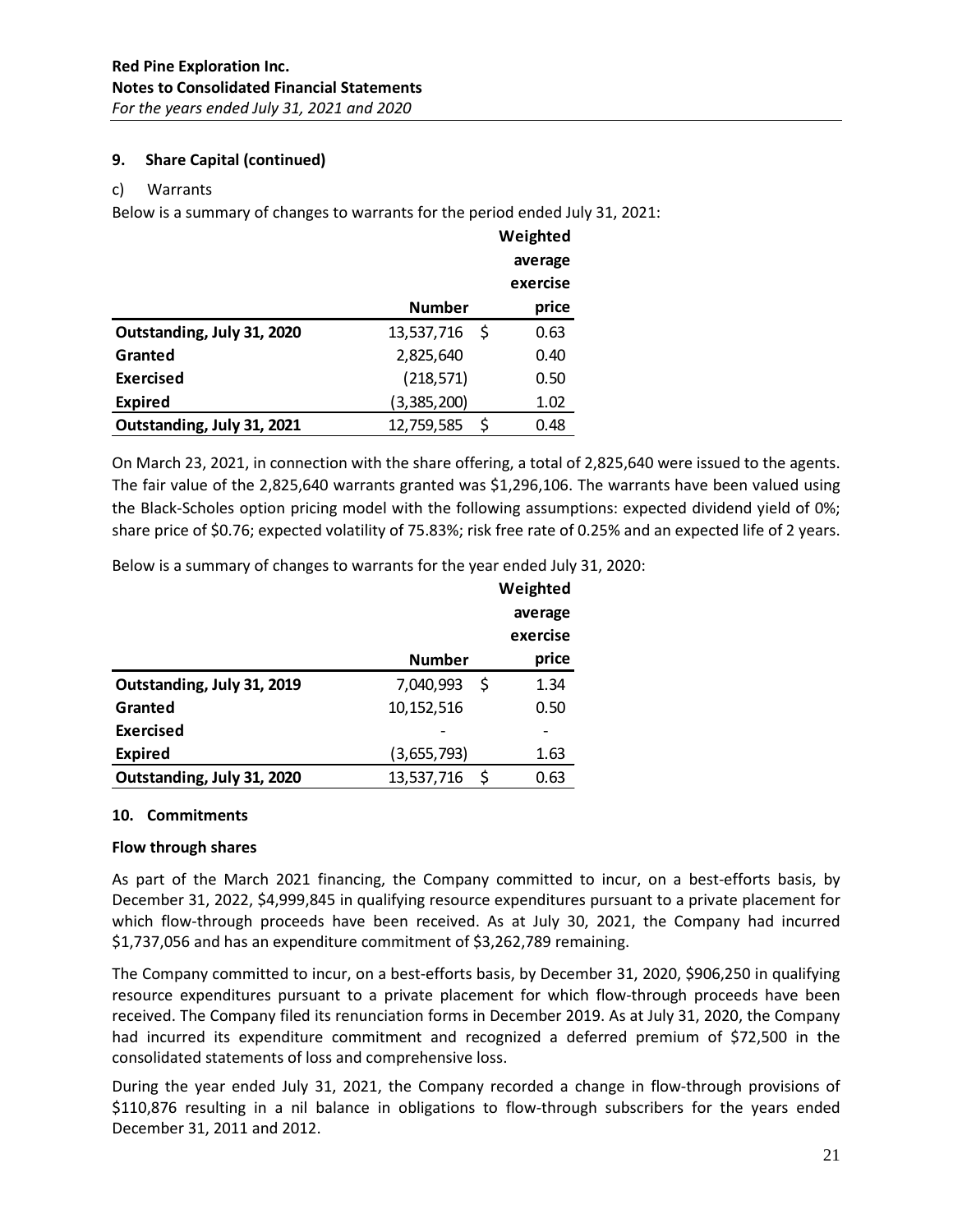## **10. Commitments (continued)**

The Company has commitments under its office space lease as disclosed in note 4.

#### **11. Capital Management**

As at July 31, 2021, the Company had a working capital surplus of \$1,994,922 (July 31, 2020: \$604,550) and an accumulated deficit of \$85,711,462 (July 31, 2020: \$69,237,900) and for the year ended July 31, 2021 had net cash used in operating activities of \$16,768,862 (July 31, 2020: \$3,396,978).

There were no changes in the Company's approach to capital management during the year ended July 31, 2021.

In managing liquidity, the Company's primary objective is to ensure the entity can continue as a going concern while raising additional funding to meet its obligations as they come due. The Company's operations to date have been funded by issuing equity.

The Company's investment policy is to invest excess cash in low-risk financial instruments such as term deposits or by holding funds in high yield savings accounts with major Canadian banks. Financial instruments are exposed to certain financial risks, which may include currency risk, credit risk, liquidity risk and interest rate risk.

The Company's mineral property interests are all in the exploration stage, as such the Company is dependent on external financing to fund its exploration activities and administrative costs.

Management mitigates the risk and uncertainty associated with raising additional capital in current economic conditions through cost control measures that minimizes discretionary disbursements and reduces exploration expenditures that are deemed of limited strategic value.

The Company manages the capital structure on an ongoing basis and adjusts in response to changes in economic conditions and risks characteristics of its underlying assets. Adjustments to the Company's capital structure may involve the issuance of new shares, assumption of new debt, acquisition or disposition of assets.

The Company is not subject to any externally imposed capital requirements other than flow-through spending commitments (note 8).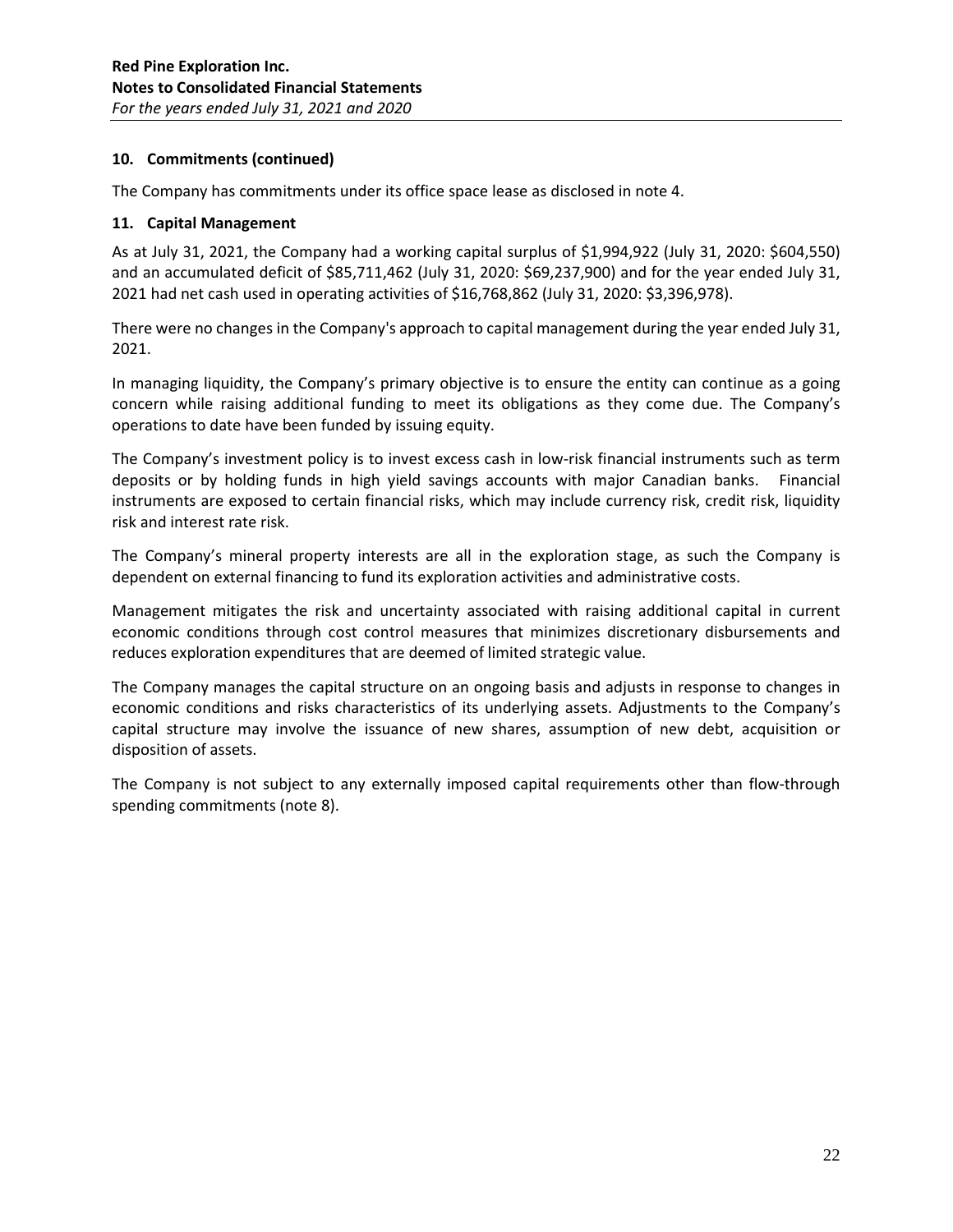## **12. Financial Instrument Risk Factors**

The following disclosures are to enable users of the consolidated financial statements to evaluate the nature and extent of risks arising from financial instruments at the end of the reporting period:

## *a) Credit risk*

The Company's credit risk is the risk of counterparty default on cash and cash equivalents and restricted cash held on deposit with financial institutions. The Company manages this risk by ensuring that deposits are only held with large Canadian banks and financial institutions. The amount receivable is primarily HST due from the Canadian government.

## *b) Liquidity risk*

The Company's liquidity risk is the risk that the Company has insufficient funds to settle its contractual financial liabilities. The Company manages this risk through a budgeting process that ensures sufficient funds are available as contractual cash flows become due.

As at July 31, 2021, the Company had a cash and cash equivalents balance of \$2,167,354 (July 31, 2020: \$647,920) to settle current liabilities of \$1,668,998 (July 31, 2020: \$527,781).

While the Company has been successful in obtaining required funding in the past, there is no assurance that future financings will be available. Refer to going concern note 1.

#### *c) Market risk*

- Market risk is the risk of loss that may arise from changes in market factors such as interest rates, foreign exchange rates and quoted prices.
- Interest rate risk: The Company has cash balances and no interest-bearing debt and was not exposed to interest rate risk. The Company's current policy is to invest excess cash in high yield savings accounts and guaranteed investment certificates issued by a Canadian chartered bank with which it keeps its bank accounts. The Company periodically monitors the investments it makes and is satisfied with the creditworthiness of its Canadian chartered bank. As a result, the Company's exposure to interest rate risk is minimal
- Foreign currency risk: The Company does not have any significant assets in currency other than the functional currency of the Company, nor has significant foreign currency denominated liabilities, therefore any changes in foreign exchange rates will not give rise to significant changes to the assets or liabilities of the Company.
- Price risk: The Company is exposed to price risk with respect to equity prices and commodity prices. Equity price risk is defined as the potential adverse impact on the Company's loss due to movements in individual equity prices or general movements in the level of stock market. Commodity price risk is defined as the potential adverse impact and economic value due to commodity price movements and volatilities.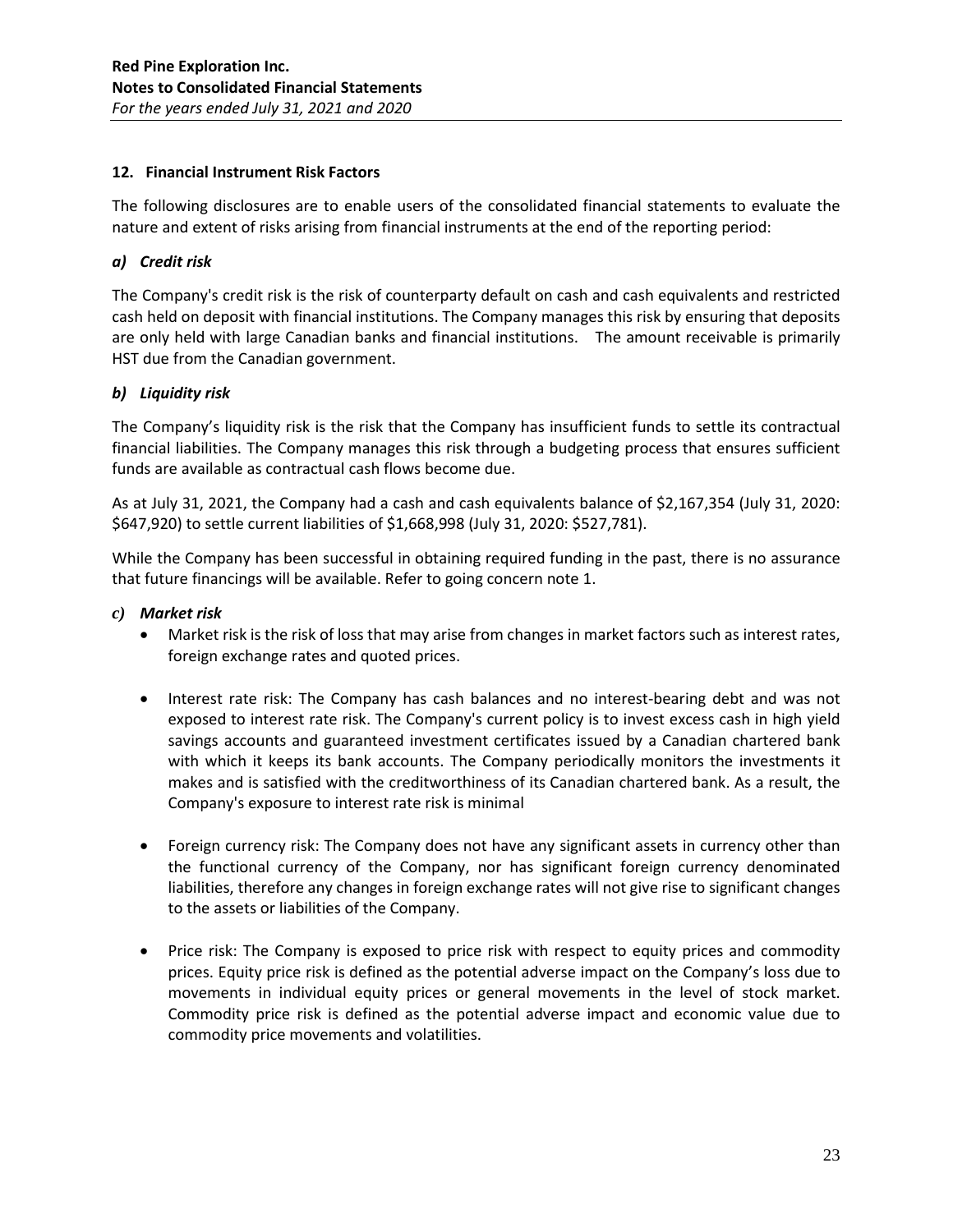## **13 Income Taxes**

The reconciliation of the combined Canadian federal and provincial statutory income tax rate of 26.5% (July 31, 2020 – 26.5%) to the effective tax rate is as follows:

|                                                                                       | Year ended<br>July 31, 2021 | Year ended<br><b>July 31, 2020</b> |
|---------------------------------------------------------------------------------------|-----------------------------|------------------------------------|
|                                                                                       |                             |                                    |
| Net loss for the year before income taxes                                             | (16, 473, 562)              | (3,945,780)                        |
| Expected income tax (recovery) expense                                                | (4,365,490)                 | (1,045,630)                        |
| Share based compensation<br>Effect of flow-through renunciation                       | 67,790<br>1,325,000         | 240,160                            |
| Share issuance cost book directly to equity<br>Changes in tax benefits not recognized | (719, 550)<br>3,692,250     | (111, 220)<br>916,690              |
| Income tax (recovery) expense                                                         |                             |                                    |

## *Deferred Tax*

The following table summarizes the components of deferred tax:

|                                                                | Year ended<br>July 31, 2021 | Year ended<br><b>July 31, 2020</b> |
|----------------------------------------------------------------|-----------------------------|------------------------------------|
|                                                                |                             |                                    |
| Deferred tax assets<br>Lease liability<br>Share issuance costs | 55,670<br>5,950             | 79,640<br>7,450                    |
| <b>Deferred tax liabilities</b>                                |                             |                                    |
| Right-of-use asset                                             | (61, 620)                   | (87,090)                           |
| Net deferred tax asset                                         | ۰                           |                                    |

Deferred tax assets and liabilities have been offset where they relate to income taxes levied by the same taxation authority and the Company has the legal right and intent to offset.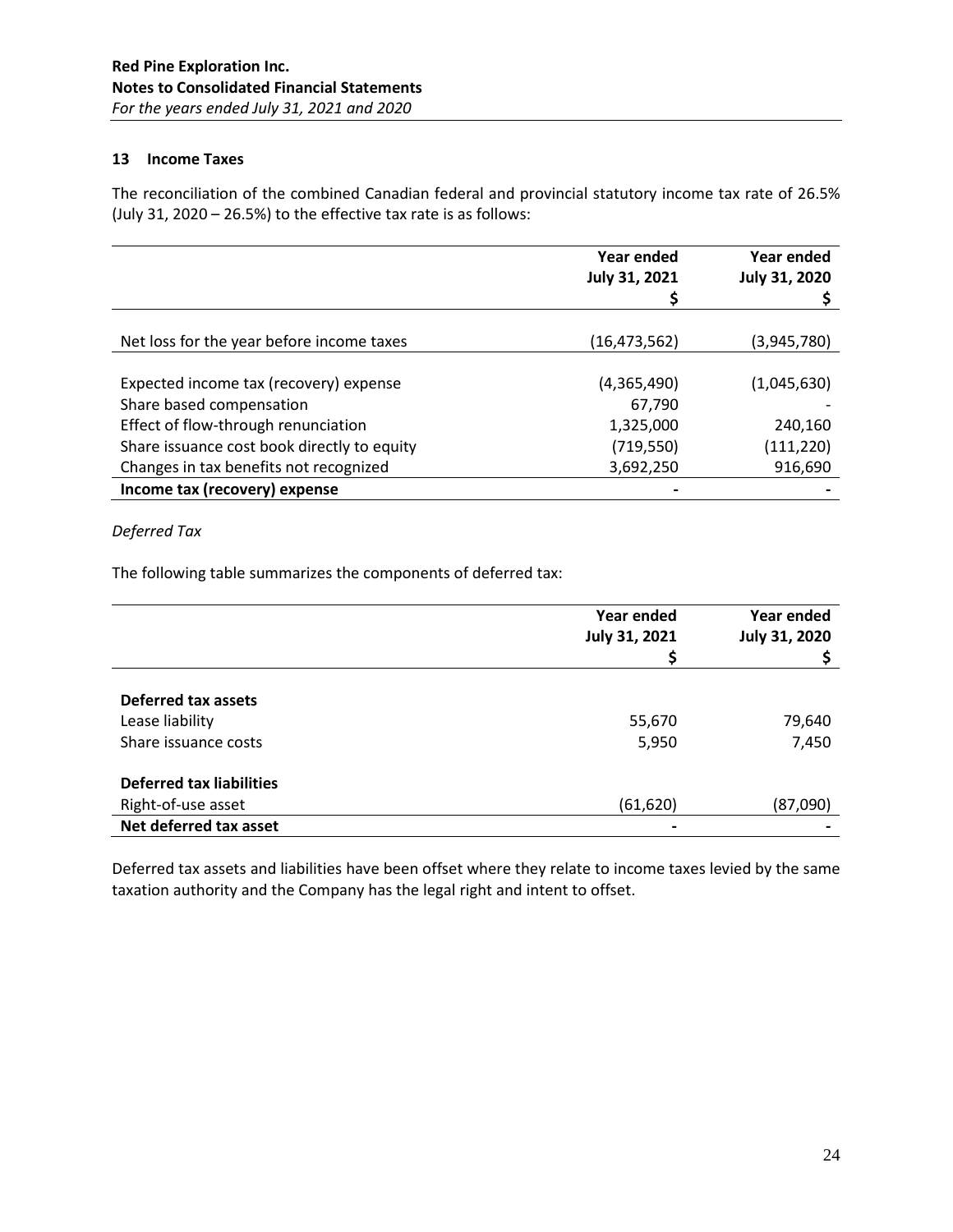## **13 Income Taxes (continued)**

## *Unrecognized Deferred Tax Assets*

Deferred taxes are provided as a result of temporary differences that arise due to the differences between income tax values and the carrying amount of assets and liabilities. Deferred tax assets have not been recognized in respect of the following deductible temporary differences:

|                                 | Year ended<br><b>July 31, 2021</b> | Year ended<br>July 31, 2020 |
|---------------------------------|------------------------------------|-----------------------------|
|                                 | S                                  |                             |
|                                 |                                    |                             |
| Non-capital losses              | 21,671,940                         | 19,117,350                  |
| <b>Exploration expenditures</b> | 23,239,480                         | 13,592,220                  |
| Capital losses carried forward  | 1,025,360                          | 1,025,360                   |
| Share issuance costs            | 2,552,680                          | 725,440                     |
| Property, plant and equipment   | 525,460                            | 510,640                     |
| Flow-through provision          |                                    | 110,880                     |
| Investment tax credits          | 19,550                             | 19,550                      |
|                                 | 49,034,470                         | 35,101,440                  |

The Canadian non-capital loss carry forwards expire as noted in the table below. The capital loss carry forward may be carried forward indefinitely, but can only be used to reduce capital gains. Share issue costs will be fully amortized by 2025. The remaining deductible temporary differences may be carried forward indefinitely. Deferred tax assets have not be recognized in respect of these items because it is not probable that future taxable profit will be available which the group can utilize the benefits therefrom.

The Company's Canadian non-capital income tax losses expire as follows:

| 2026 | 350,400      |
|------|--------------|
| 2027 | 573,700      |
| 2028 | 696,960      |
| 2029 | 633,780      |
| 2030 | 1,008,250    |
| 2031 | 1,395,460    |
| 2032 | 1,250,040    |
| 2033 | 676,860      |
| 2034 | 944,570      |
| 2035 | 832,750      |
| 2036 | 1,864,780    |
| 2037 | 2,390,860    |
| 2038 | 2,979,430    |
| 2039 | 1,779,730    |
| 2040 | 1,717,230    |
| 2041 | 2,577,140    |
|      | \$21.671.940 |